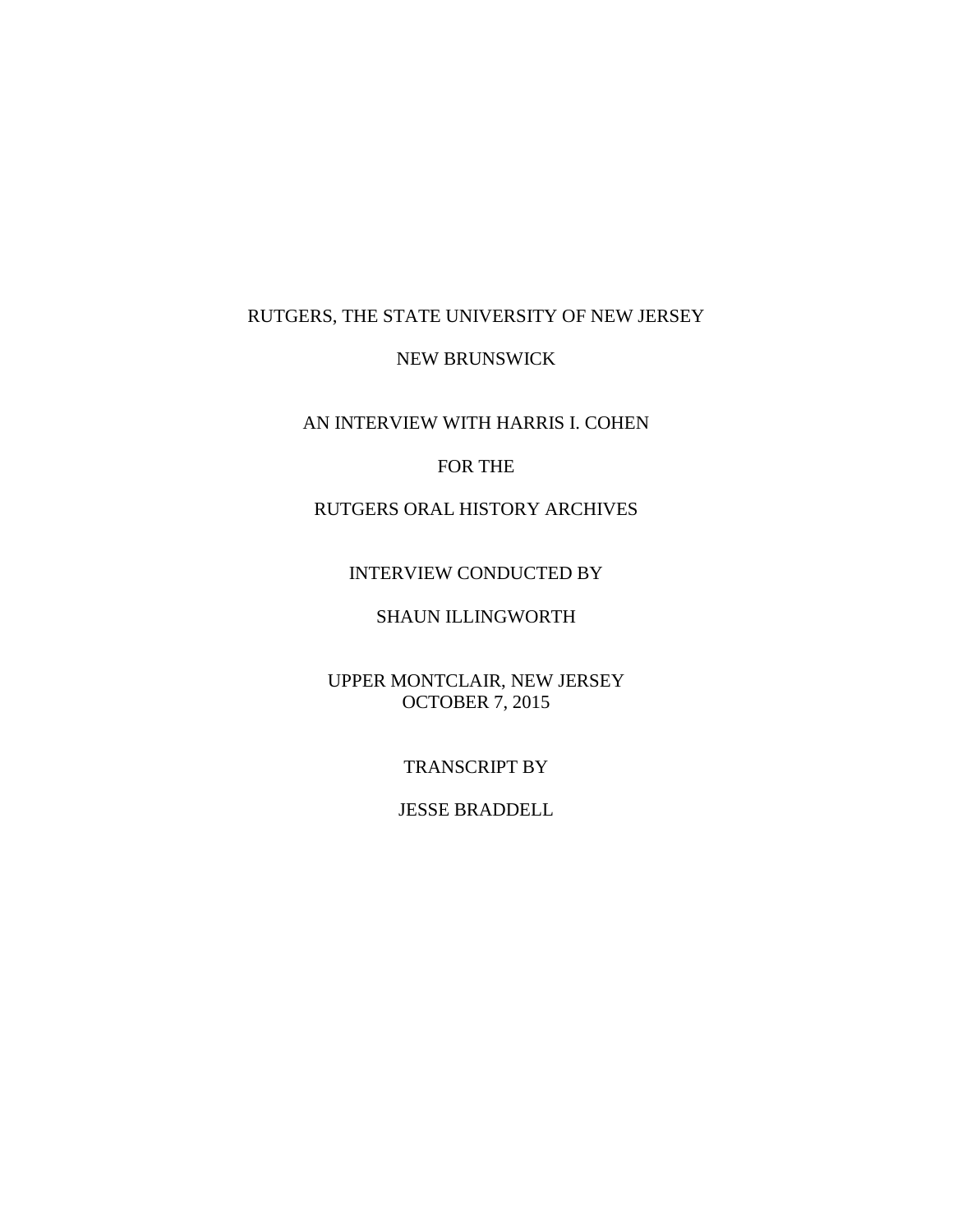Shaun Illingworth: This begins an interview with Mr. Harris Cohen on October 7, 2015, in Upper Montclair, New Jersey, with Shaun Illingworth. Thank you very much for having me here today.

Harris Cohen: My pleasure.

SI: Thank you for your hospitality. To begin, can you tell me where and when you were born?

HC: Born in Boston on November 27, 1925.

SI: For the record, what were your parents' names?

HC: Mary Goldstein Cohen and Bernard Robert Cohen.

SI: Starting with your father's side of the family, do you know anything about his background and the family's background?

HC: Not much. My father was first generation born here. His parents had come from Europe, some vague place that nobody can quite find. We've searched.

SI: Was there a village name or anything associated with that?

HC: No. All I knew is my grandfather came over on an unknown ship in the late 1800s. My grandfather came from Lithuania. My grandfather came from Russia.

SI: Wow.

HC: Yes. The name, just for incidental information, Cohen reflects the fact that Cohens in the Jewish religion were considered priests. It probably had nothing to do with his real name, because on the document that shows his trip to the United States, his last name is shown as G-A, Ga.

SI: There was a definite name change when he entered the United States.

HC: Yes, as with many, many people.

SI: Did he come over with your grandmother or did they meet in the United States?

HC: No, good question. I think my grandfather met my grandmother here, but I'm not sure.

SI: Again, do you know anything about her background?

HC: No, probably equally fleeing the Russians at the time.

SI: When you were growing up, did you know those grandparents?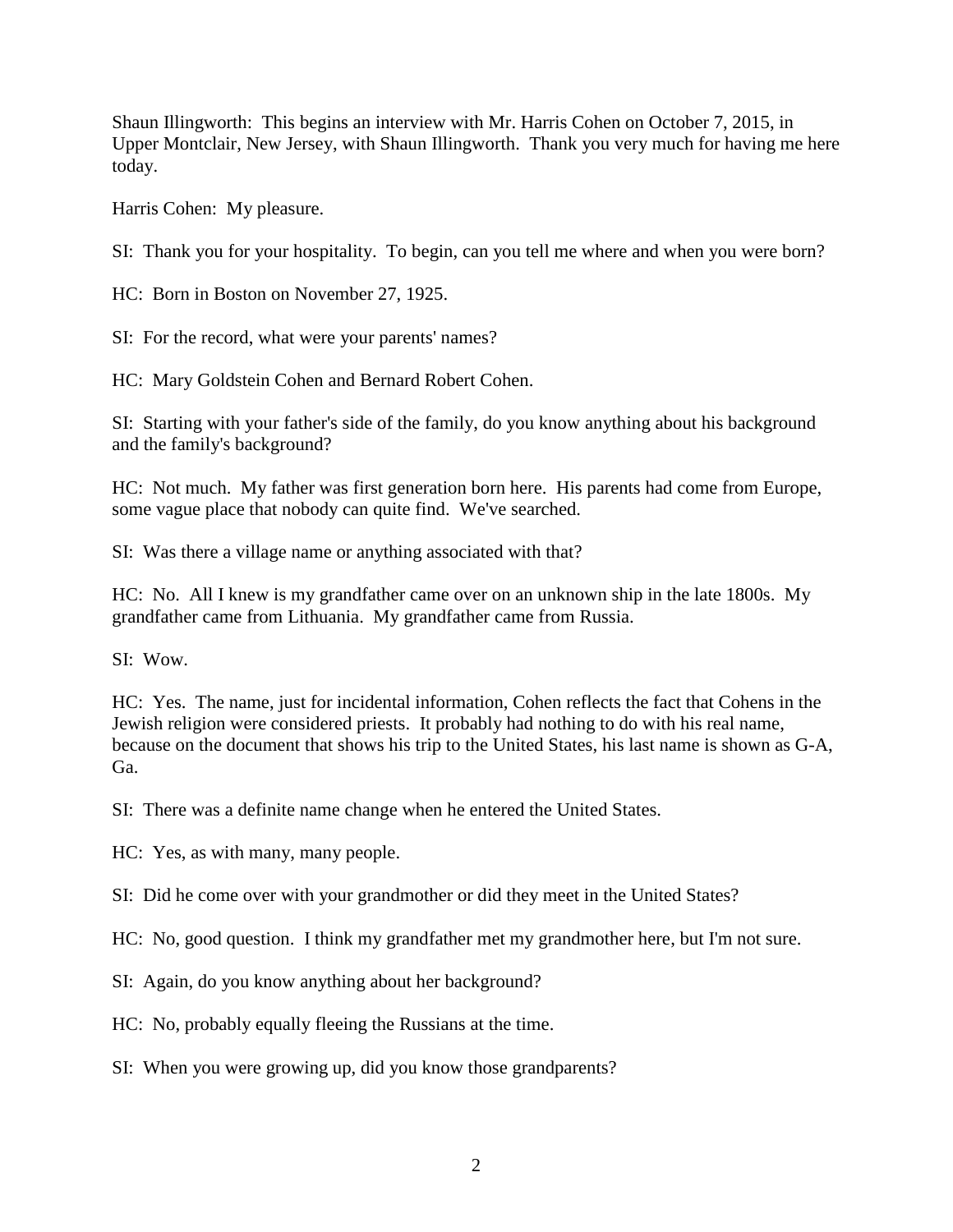HC: Oh, yes, my maternal grandma. I never knew my maternal grandfather. He passed well before I was born and my maternal grandmother lived with us.

SI: Okay.

HC: My other grandparents, on my father's side, lived nearby, so, we saw them regularly.

SI: This is jumping ahead a little bit, but, when you were growing up, did they speak English or Yiddish or some other language?

HC: A little of each, [laughter] enough so that I could understand and communicate with them. They probably understood more than they spoke.

SI: Were there ever any stories from them about living through *pogroms* [anti-Semitic riots] or anything like that?

HC: No, no, never, never spoke about the old country.

SI: Both sides of the family settled in the Boston area.

HC: Yes.

SI: Okay.

HC: In the West End of Boston, which was sort of a melting pot for Jewish, Italian and Irish.

SI: Okay. Do you know how your parents met?

HC: I think they met as kids. There was a group of Jewish people in the West End, all friends for years and years and years, and they just knew each other.

SI: Do you know approximately when your parents were married?

HC: April 6, 1919.

SI: Okay.

HC: Yes.

SI: What was your father doing at the time?

HC: My father was a store manager for, they called it Victory Knitwear Sweater Shops. Someone, a man, owned two or three shops around Boston. My dad was the manager.

SI: Do you know how far he went in his education? Did he have to leave school early?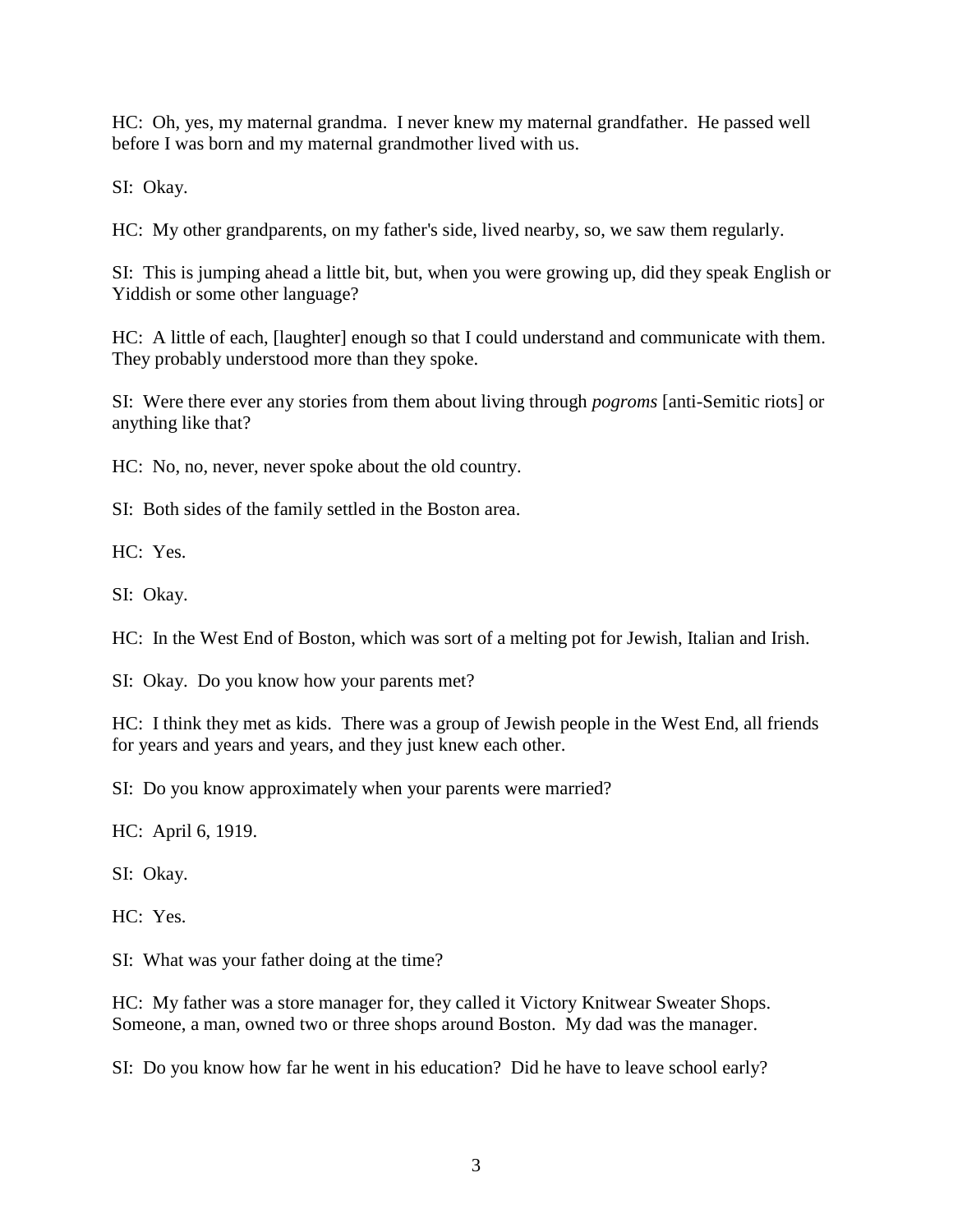HC: A bit of a mystery. He went to Boston Latin School, which was a well-regarded school. I've got records up to the third year. We never discussed it, but he never finished. Whether he quit or got kicked out, I'm not sure.

SI: Your mother?

HC: Mother didn't go beyond ninth grade, I think.

SI: They were married in 1919, just after World War I.

HC: Right.

SI: Did they ever talk about the war's impact on their life?

HC: No, not really. My dad served up in Portsmouth on a military boat, a small, I don't know what it was, yacht or something, guarding the harbor, but I guess there was not much action, not much discussion of it. There was more discussion about the people they knew who passed away in World War I.

SI: Okay, contemporaries of theirs?

HC: Yes. I mean, for years, we visited the cemetery of a good friend of the folks who died a week before the Armistice.

SI: Did your father get involved in any veterans' groups, like the American Legion?

HC: He was a Mason, for whatever that's worth. He might have been in the Legion. I'm not sure, but certainly not actively.

SI: After your parents married, did they still live in that same area, the West End?

HC: They lived there--I know I was born in Roxbury, Mass., which is just another suburb of Boston. So, we're talking about a half dozen years between when they were married and I was born and my mother had a couple of pregnancies prior to that that, unfortunately, didn't make it. So, I assume they moved out to Roxbury shortly after they got married. I'm not sure where they were living when they got married. I think it was still the West End.

SI: What are some of your earliest memories of where you grew up?

HC: Well, I grew up in Dorchester, or Roxbury, I'm never--it's one of those things where the border isn't clear. I always assumed it was Dorchester. Memories? I had some lousy memories of going to Hebrew school.

SI: Okay.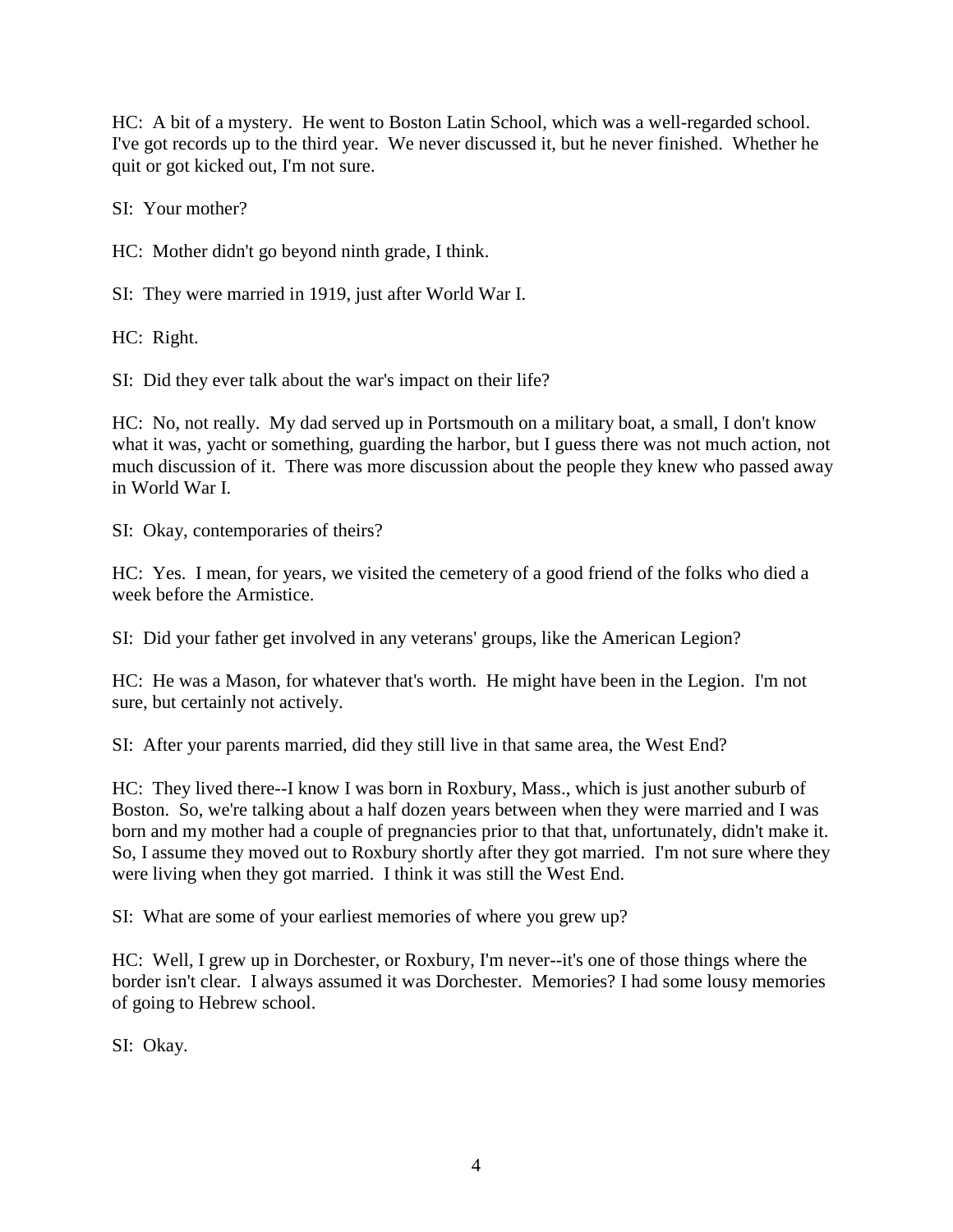HC: Which I hated, for six years, and fought with my mother about for years afterwards. [laughter] My early years at school, as I wrote there, were not good, were not good.

SI: Was the community that you grew up in also a melting pot?

HC: Yes, people who were, perhaps--what would you [say]?--lower middle-class now. It's hard to define. I hate those words, but people who were either working people or had started a small business of their own.

SI: By the time you were old enough to start remembering things, the Great Depression would have been in full swing.

HC: Oh, yes. I remember things from when I was a kid, because my first real memory is coming down--no, prior to that--is having my tonsils out. In those days, anesthesia was administered by blowing up a paper bag. That, I remember. [laughter]

SI: Right.

HC: I remember coming down the elevator after another operation at that age, so [that] we could get ice cream. The final memory, which is not germane, is getting my foot caught between the subway car and the platform when I was three, four years old, but just barely extracting it before the car started.

## SI: Wow.

HC: So, memories started young. My school years were quick, too quick, unfortunately. Home life was okay. I always said my folks were "independently poor." [laughter] So, we always had food on the table, but I can recall my mother's greatest worry was the hundred dollars that she owed the grocer. Until that was paid off, she never was content and that went on. In the old days, you'd go to the grocer, he'd take out a paper bag and write down each individual item. If you couldn't pay for it, he'd put it on the tab, if he knew you. So, that memory sticks with me.

SI: Were there any other ways that they stretched the family budget during the Depression to make ends meet?

HC: No. My mother was a great baker, great cook. In--let's see, I'm trying to think of the right date--around 1940, because that's the beginning of the end of the Depression, my father had been terminated, fired, kicked out or whatever. My folks set up a small gift shop in the house, which was modestly successful, I guess provided enough income to feed us. We had no car. There weren't many luxuries, bought hand-me-down clothes, but you didn't know any different anyhow, normal life, I guess, I don't know.

SI: Before he was terminated, did he work for that sweater manufacturer the whole time?

HC: Yes, right.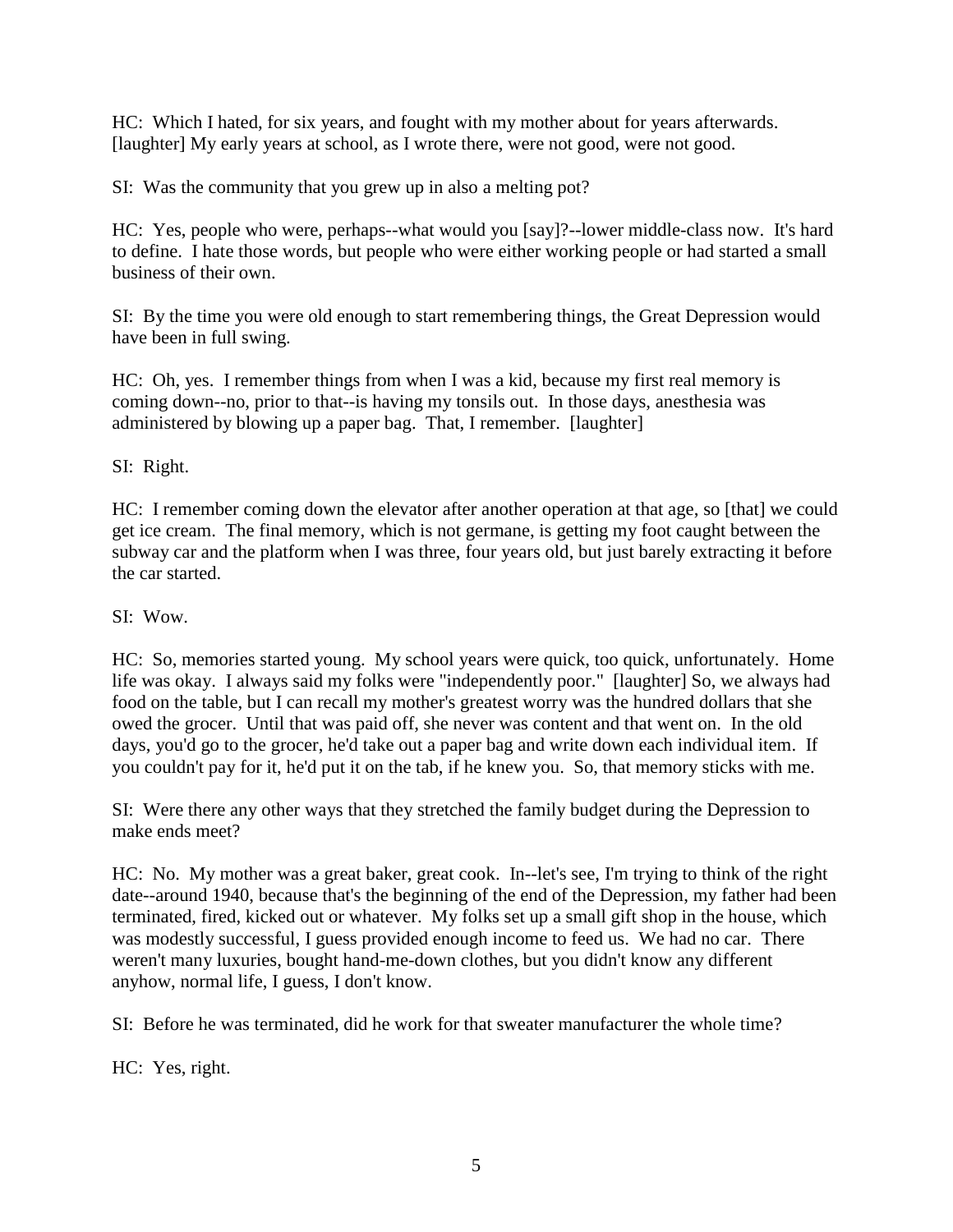SI: I hear stories about people feeding hobos coming through town, having them knock on their back door? Do you remember any of that?

HC: No, we never had that.

SI: Did your family garden to raise extra food or do anything like canning?

HC: There was no place. We lived in a three-story, wooden house, not a tenement, but a threestory facility, with absolutely no ground around.

SI: Growing up, did your family emphasize traditions and religion?

HC: Somewhat. My grandfather was very religious, my father completely less and I'm not. My brother is and was more so, but there was no real pressure. Well, I guess we'd try to follow some of the traditions, because I remember we kept a kosher house. I don't know if you know what that is, but you've got to have two sets of everything. When my grandfather passed away, I remember my mother said, "Now, we're off the gold standard." So, that was the end of that, but there wasn't a strong religious tradition.

SI: Would you celebrate the holidays?

HC: Yes, we did then.

SI: Around the age of eleven, twelve or thirteen, did you have to go out and get a part-time job?

HC: Well, I'm trying to think; when I was probably eleven--my brother is two years older--we had a candy route. We'd take our bikes, ride down to where a woman made candy. We'd get twenty pounds, over the handlebars. We paid--what'd we pay her?--I think forty cents apiece and delivered them to people for forty-five, [laughter] big, but we alternated who delivered, who picked up. So, that went for a few years, I guess. Just before I went in the Navy, I had some part-time work.

SI: Tell me a little bit about your later education. You said your early education was unpleasant.

HC: Well, I'll take you through very rapidly.

SI: Yes, sure.

HC: When I was three years old--I'm just trying to make sure I got the numbers right--my mother was ill. My brother, having gone through kindergarten, she knew the kindergarten teacher well. So, she was leaving me there, early daycare, I guess. At the end of the year, they put me in the first grade. That was a jump that was unfortunate, I think, retrospectively. Then, when I got to the fifth grade, the fifth grade was overcrowded, so, they put me in the sixth grade. So, then, the following year, I went to Boston Latin School, which is a six-year school or a fouryear school; you can enter either the seventh grade or the ninth. So, I went into the seventh grade. I was nine years old. I was shorter, smaller, etc., etc. That was the unfortunate part of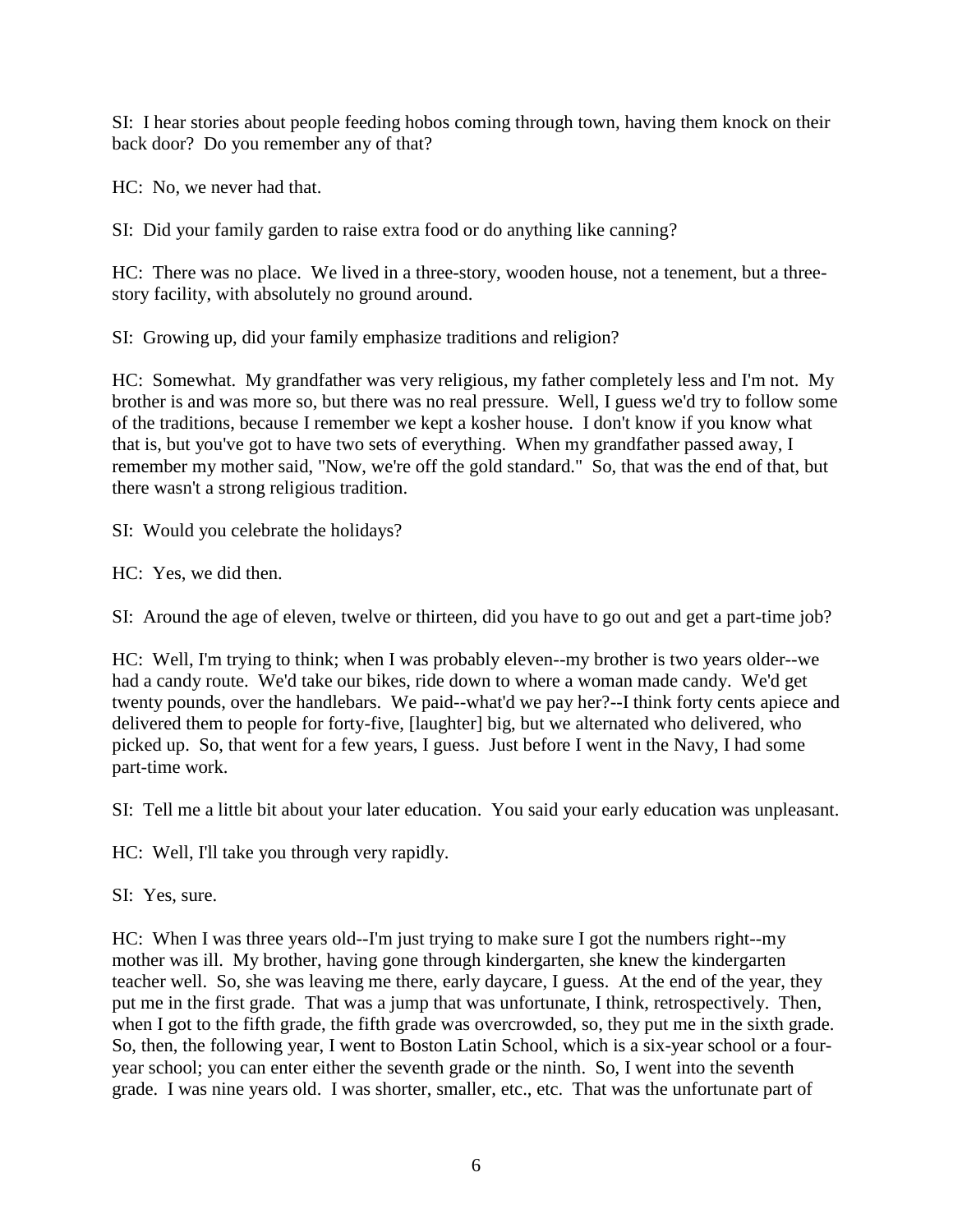my education. I finished that in 1941 at fifteen. So, it was decided I should spend another year there as a post-graduate year, then, mature a little bit--didn't help. Then, the following year, I went to Boston University. I had applied to Harvard and a lot of schools, but I couldn't get in or those I got in, we couldn't afford. [laughter] So, I went to BU and the following year, I was in the Navy.

SI: Let me go back to Boston Latin. From where you were living, was it a long commute?

HC: Trolley, subway or bus and walk a mile. Yes, it was a bit of a trek. Sometimes, we got a ride with a neighbor, but, generally, we took the subway--trolley, subway, bus, walk.

SI: I imagine your fellow classmates there were from all over the city.

HC: Yes, yes.

SI: Was there any friction? Did you learn anything new through your interaction with these kids?

HC: Yes, there was a lot of friction between some of the Irish and Jews. I mean, I was picked on. I was "Peanut." The guys would throw things at me, but nothing that serious that I couldn't live through, but, sure, it existed.

SI: Was any of it anti-Semitic or was it just insults?

 $HC \cdot$  Partial

SI: Yes.

HC: Partial. Yes, I had that when I was going to Hebrew school, too. Guys would chase us, but nothing serious.

SI: Did your family talk about politics at all, what they thought of Roosevelt, for example?

HC: Well, my family was all very liberal, so, Roosevelt was the only candidate they could ever consider. There were other parts of the family were more nearly Socialists, but my folks were strictly liberal, qualified liberal. I think back, "What was liberal?" "Well, those Italians or those Irishmen," but, generally, politically, they were liberal.

SI: Before you went into the Navy, had you ever been outside of the Boston area?

HC: Once, to the '39 World's Fair. [Editor's Note: The 1939-1940 New York World's Fair was held in Flushing Meadows-Corona Park.]

SI: Okay.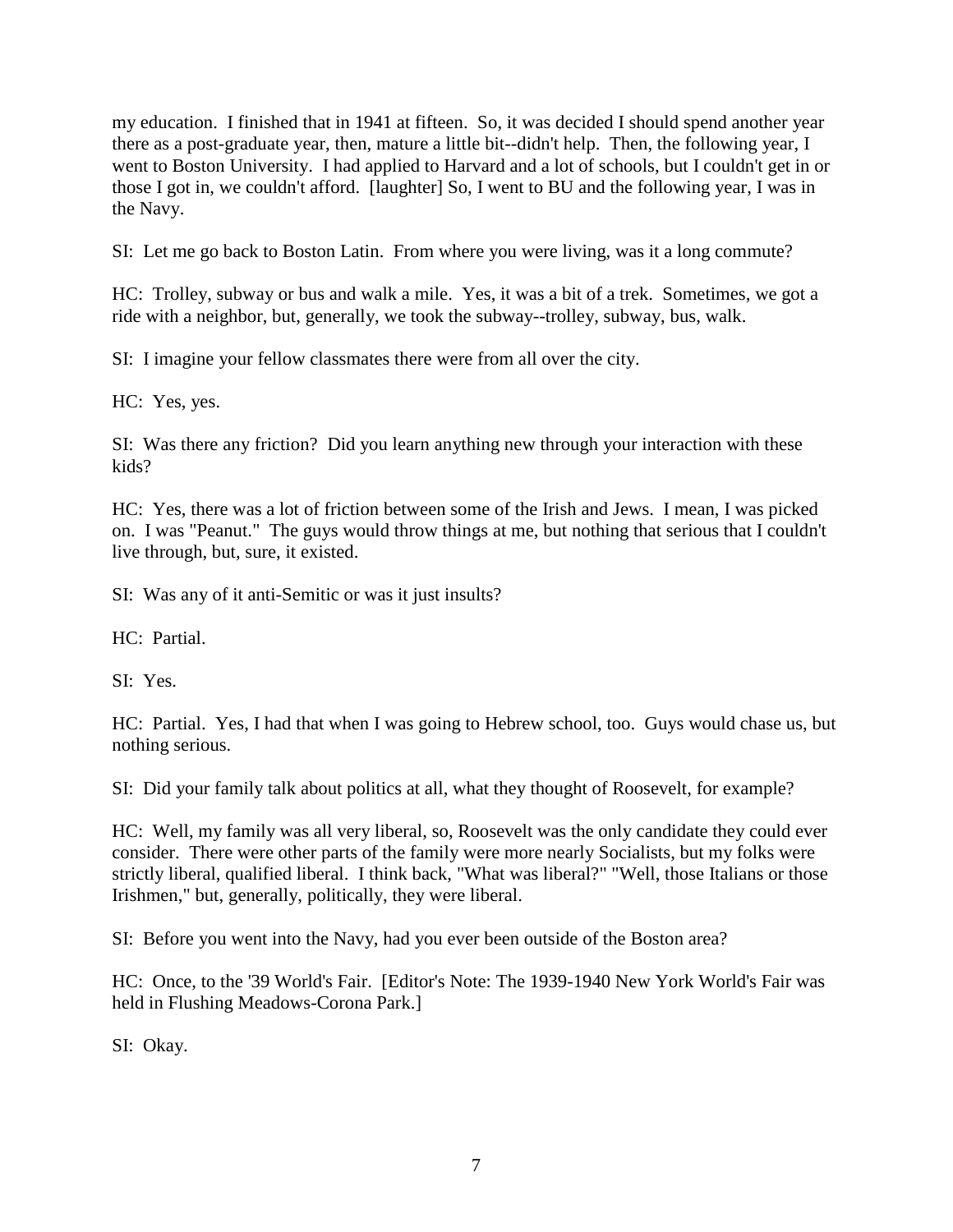HC: In New York, for twenty-four hours, got here six in the morning, we left the following evening at six and got home.

SI: What was that like?

HC: Fantastic, and the one memory everybody has is the GM Futurama, with the overlapping bridges, highways, cars. That, everybody remembered. That was the only trip we ever--take it back, I used to go to boys' camp. Now, I started--I'll go back, there was an organization called the West End House in the West End of Boston that my folks, my dad particularly, it was a male group, belonged to and they had a camp up in East Parsonsfield, Maine. When I was eight, I think I was started up there as a camper, gratis, and then, by the age of ten, I became a dishwasher for a couple years, a pot washer, assistant cook. The year I was supposed to be a counselor, I went in the Navy.

SI: Wow. Was that a lot different from the neighborhood you grew up in?

HC: Oh, sure, it was boys' camp, I mean.

SI: Yes.

HC: It's completely different, completely different cast of characters.

SI: Going back to your neighborhood, the way you described it sounds very urban, but were there places you could play, like open lots?

HC: Yes, in the street.

SI: Okay.

HC: [laughter] Generally. There was a lot across the street, but it was all undeveloped, yes. In fact, we lived on the corner, with a bit of traffic. We played this game, hit the ball against the wall. You hit, threw it against the wall, there was sort of a curbing, single, double, triple, that sort of thing. I always thought my mother was watching to see how great I was and she's watching to make sure I didn't get killed by a car coming around the corner, yes.

SI: Wow.

HC: Yes, that was it. Then, we played hit the ball in the street. We had an opportunity to go ice skating in a pond a couple of miles away, but nothing that you had to pay for.

SI: Were you able to go around the city or did you mostly stay in your area?

HC: Well, I had to; I mean, let me think about it. We went to Fenway Park.

SI: Okay.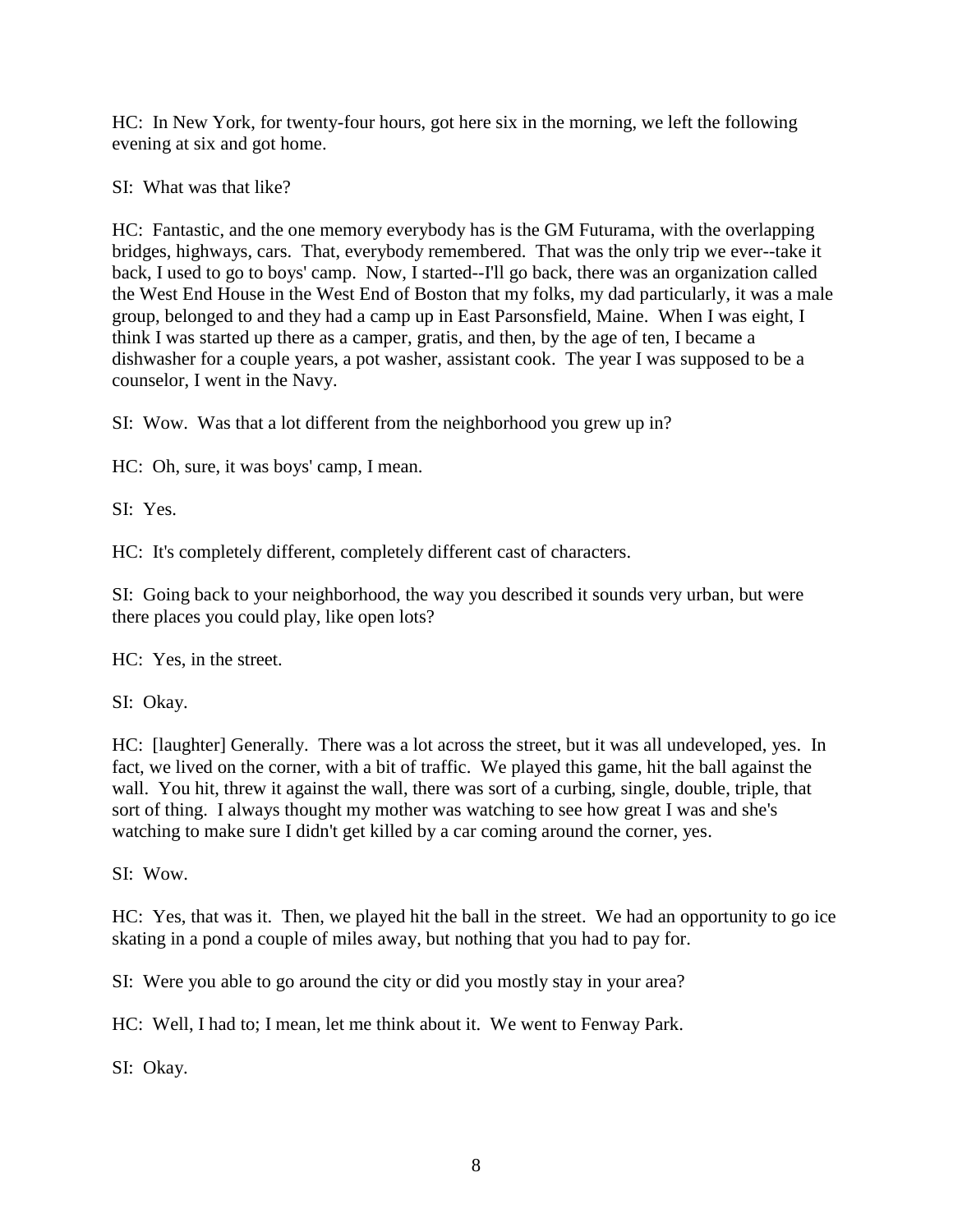HC: They had Ladies' Day then, Fridays. So, my mother took me, and then, a cousin took my brother and, every Friday, we'd go. I can't tell you what age I started, but we went for several years, probably up to the point we went into the service and maybe a few years before. I knew the museums around Boston, but it wasn't the sort of thing that, "Let's go downtown." You stayed in the neighborhood.

SI: How often were you able to go to Fenway Park? You said Ladies' Day was every Friday.

HC: In the summers, yes, those summers, yes. After the war, my brother and I got season tickets for a couple years.

SI: Before the war, that was when Ted Williams had his incredible run, right? [Editor's Note: Ted Williams played for the Red Sox from 1939 to 1942, and then, 1946 to 1960. During World War II, he served as a Marine Corps aviator.]

HC: Well, before, during and after, yes.

SI: Were there any other organized activities for yourself and your brother, such as Boy Scouts?

HC: I think he was in the Cub Scouts, but I was not. No, I wasn't in any group.

SI: As the 1930s progressed, particularly after the war started in Europe in 1939, were you aware of these events? Did you follow the news?

HC: Oh, yes, we were well aware of them, yes.

SI: How did you feel about what you felt America should do?

HC: Well, I can't tell you that I really thought we should get in the war. I don't know what my thinking was then, but, obviously, I joined the Navy. So, I knew I was going to be in. We, fortunately, didn't have any relatives over there that we knew, so, there was no family involvement.

SI: Was your family involved in any community activities, like helping send things over?

HC: Yes. No, I facetiously put that on my application; there was, I think, a question, "What did your mother do during the war?"

SI: Oh.

HC: And I put down, "Worrying about her two sons." [laughter]

SI: Yes.

HC: But, she was active with the Red Cross. She was always a knitter, so, she did knitting. That's probably their involvement.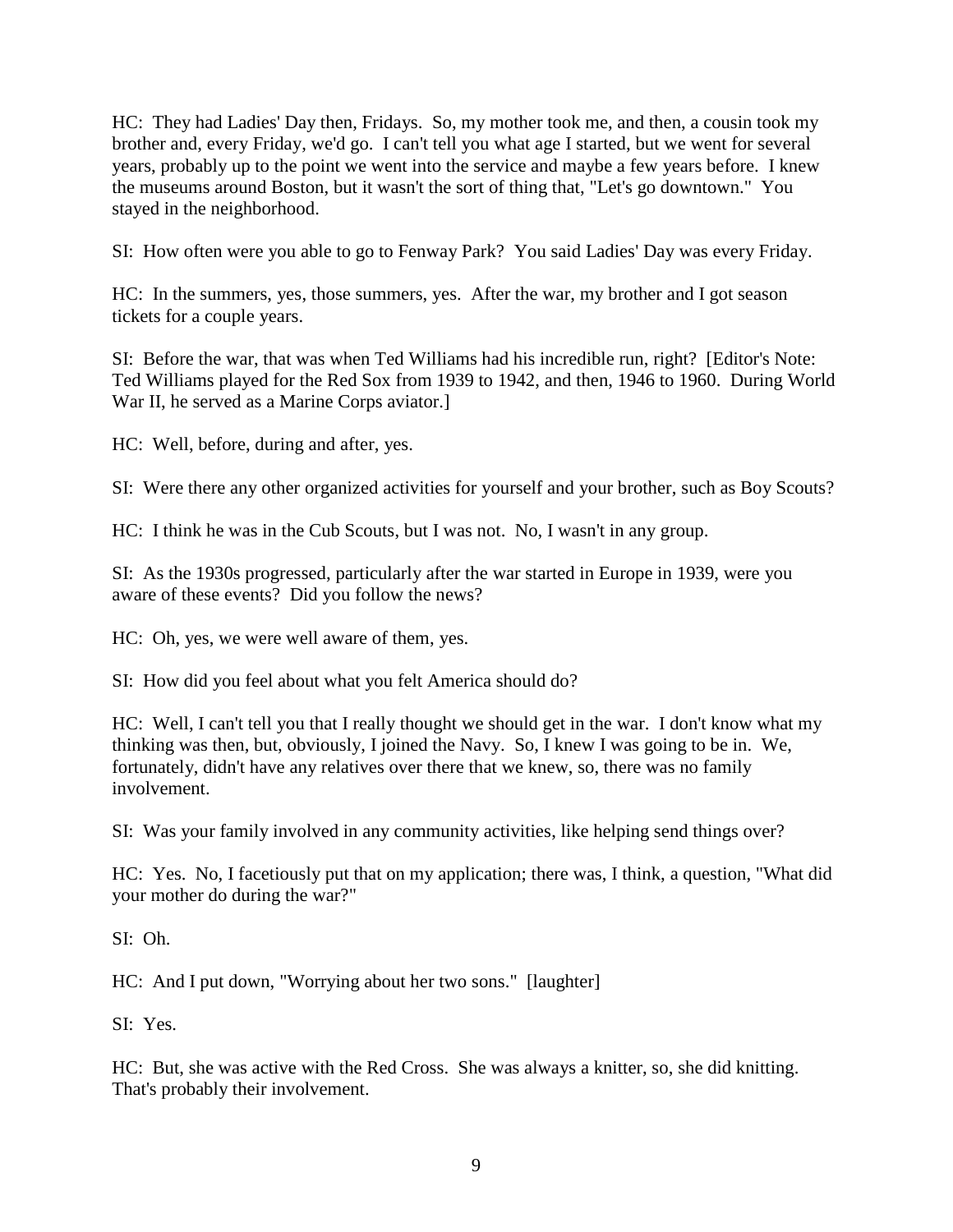SI: You were in your post-graduate year at Boston Latin from probably mid-1941 to 1942.

HC: '42, right.

SI: Where were you when Pearl Harbor was attacked?

HC: I was at a friend's house. Everybody remembers where they were December 7, 1941. I was over a friend's house. We heard the news. We couldn't quite absorb it, and then, you finally realized what happened. That's when we all knew we were going to be in the service at some point.

SI: Did you see any changes at your school afterwards?

HC: No.

SI: What about in the wider community? Before you left for the Navy, did you see any changes, like drills or rationing, or was that too early?

HC: It's funny, because I was in a high school where we drilled for four years.

SI: Okay.

HC: Then, I was in the ASTP [Army Specialized Training Program] for a year at BU, so, there was always drilling. As far as rationing, there was gas rationing. Of course, my folks didn't have a car, so, that didn't make any difference, but there was meat rationing, food rationing. It didn't seem to affect us terribly. [Editor's Note: The Army Specialized Training Program (ASTP), established in 1942, was an officer training program that serviced over two hundred thousand enlisted men in several specialties, including engineering, medicine and dentistry, psychology and foreign languages, at 227 colleges and universities.]

SI: At Boston Latin, and then, for the brief time you were at Boston University, what were your areas of interest? What were you most involved in?

HC: I can't honestly say any, really. I was looking back just recently, since I started this exploration with you, a couple of courses that I took at BU, I enjoyed, but I didn't pursue it. I can't say that I had any target in mind for where I should go, what I should do.

SI: You would not have known, if I asked you, at the time, "What do you want to do afterward?"

HC: Didn't have a clue.

SI: Okay.

HC: Didn't have a clue for a long time. [laughter]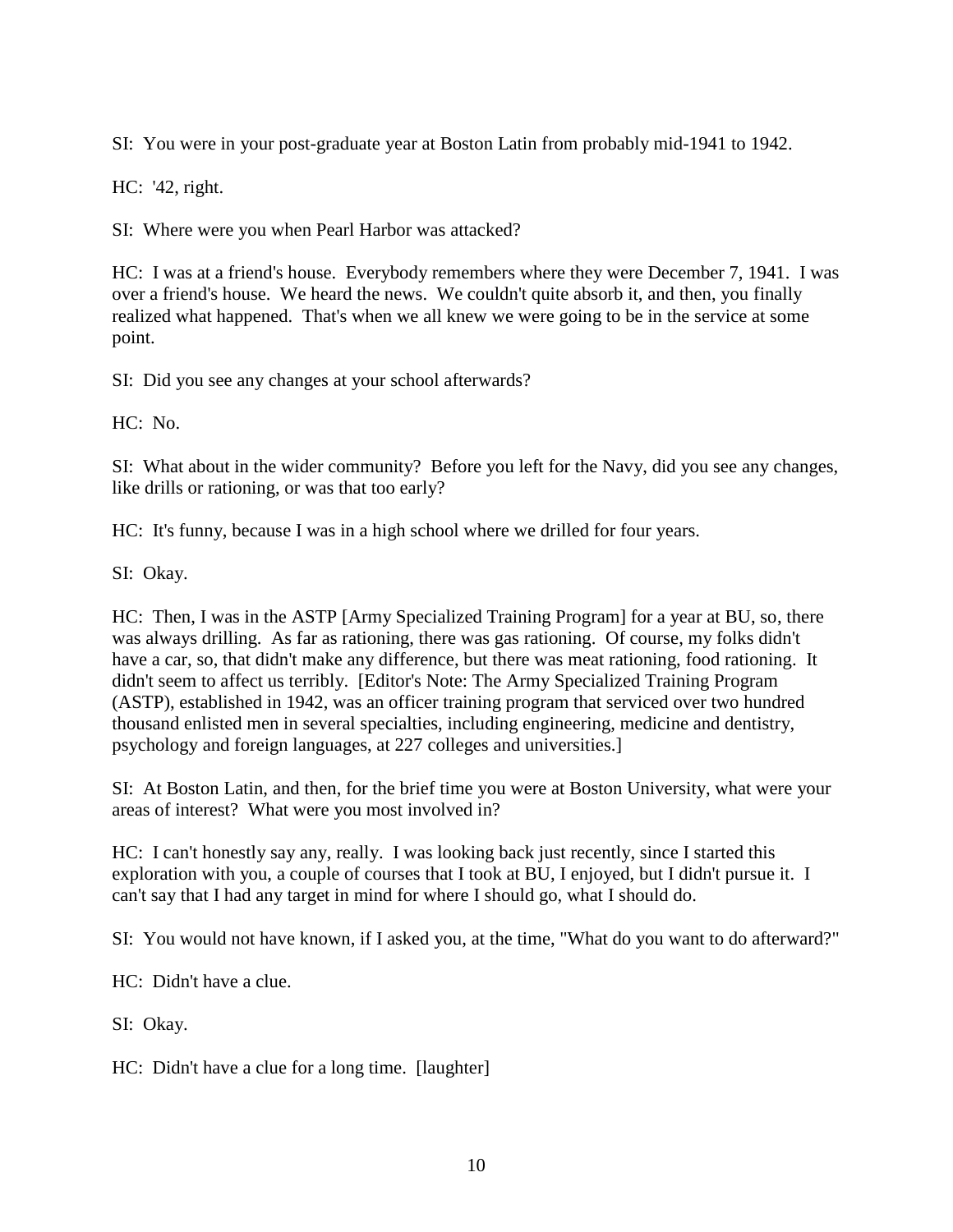SI: At BU, did you enter as a student or did you go there because it was part of the ASTP program?

HC: I entered as a student.

SI: Okay, and then, they put you in the ASTP.

HC: Right, right.

SI: How much time between when you entered and when you transferred into the ASTP?

HC: I think it was started right away. Military drill was part of the--maybe it wasn't ASTP. I call it that.

SI: Okay.

HC: But, it was military drill at BU.

SI: What did that consist of, just drilling or were there classes?

HC: Pretty much drilling. There was some exercises. I mean, nothing beyond being there and drilling and participating. I remember twirling rifles. There was some sort of competition.

SI: Did you wear a uniform?

HC: Oh, yes.

SI: Okay.

HC: Wore a uniform in high school, too.

SI: I should have looked this up--was Boston Latin all men?

HC: Yes, then, it was.

SI: Okay.

HC: It's now co-ed. There was a Girls' Latin at the time. Then, I guess maybe in the '70s or '60s, they made it one school.

SI: You were, essentially, in the Army. What made you want to explore the Navy?

HC: Well, probably logic, the fact that I didn't want to get dirty. [laughter] The infantry is not a pleasant occupation. My brother, I think, I'm trying to remember when he went into the Navy. My father had been in the Navy, so, just seemed a logical place to go. I remember, I turned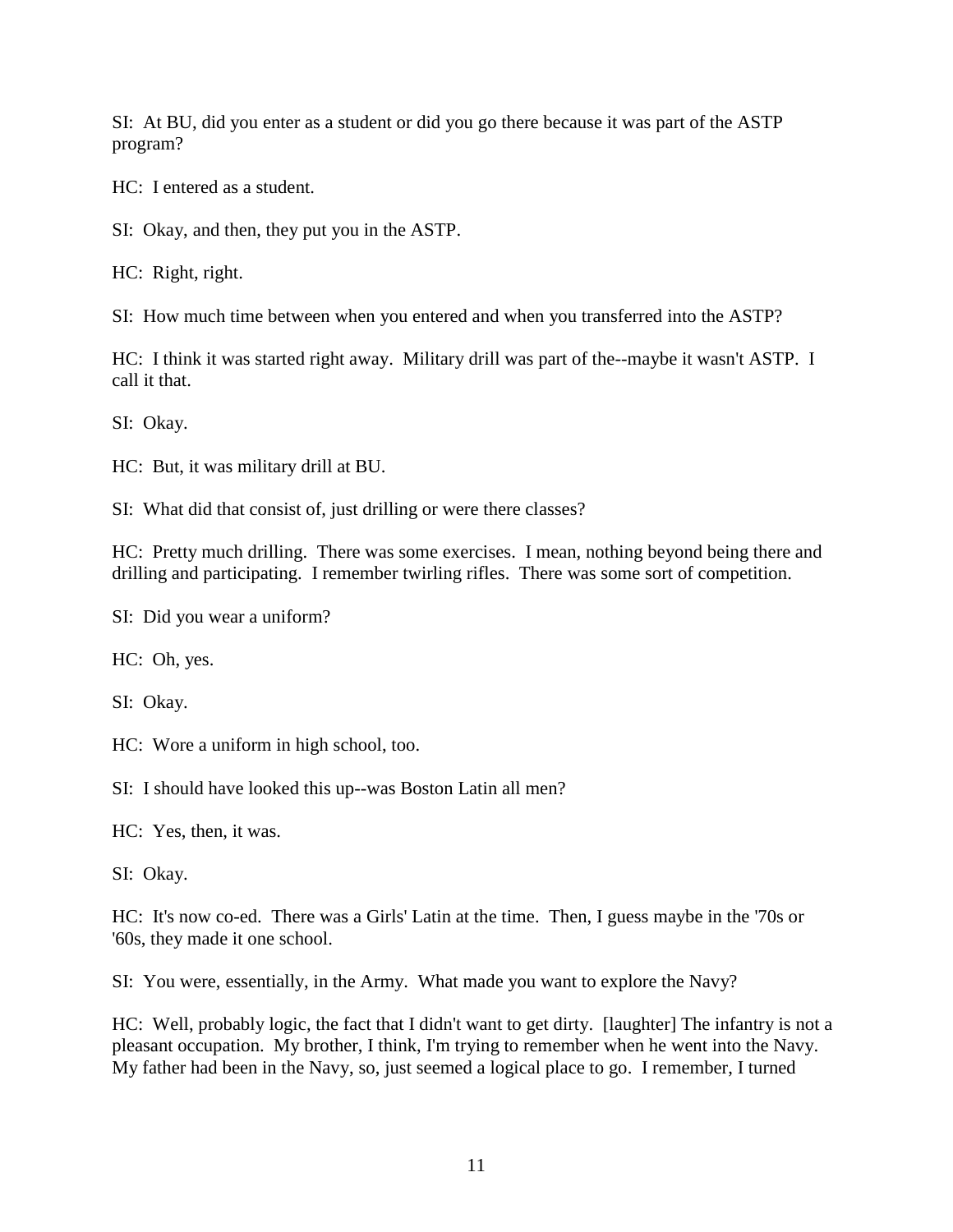seventeen in November of '42. December, I joined the Reserve, and then, they called me up in June, July of '43.

SI: Did your father give you any advice or share any experiences with you at this time?

 $HC: No.$ 

SI: I would imagine, by the time you went in yourself, the BU Campus was probably showing signs of a lot of the men leaving.

HC: I don't remember, really.

SI: Okay.

HC: All I can remember is students going to school, going to classes. I don't remember much of a military activity, more so when I first started at Harvard. There was ASTP there, there was Navy, there were naval officers, several programs ongoing at the same time.

SI: In July of 1943, you were called up.

HC: Right.

SI: You got called up into the V-12 Program. [Editor's Note: The V-12 Navy College Training Program trained potential officer candidates from 1943 to 1946 at universities and colleges across the nation.]

HC: Yes.

SI: Tell me about transitioning into becoming a Navy officer.

HC: Well, of course, it was tough. I went, as I wrote, nine miles away from Dorchester to Cambridge [laughter] and, essentially, we took classes, we drilled. It was sort of partial regular college and, mostly, military courses, astronomy, seamanship, then, there was a lot of history. I'm trying to recall the courses. I remember the astronomy course because we had to go to the astronomical building and you couldn't come down until you could identify certain of the stars. [laughter] It was routine, I think a routine. You're being disciplined, obviously. You're subject to orders, but it wasn't very strenuous.

SI: Was there a high washout rate?

HC: Not there, not there. When I went to Columbia, there was, because, interestingly, from Harvard, I was sent to Columbia to Midshipmen's School. We lived in John Jay Hall. I went down with a friend and we were early, so, we were placed on the fifth floor, which was the first resident floor of the building, fifteen floors in the building. Once you got there, basic orders, you run up and down the stairs, you don't walk. Most of the guys who flunked out lived upstairs. A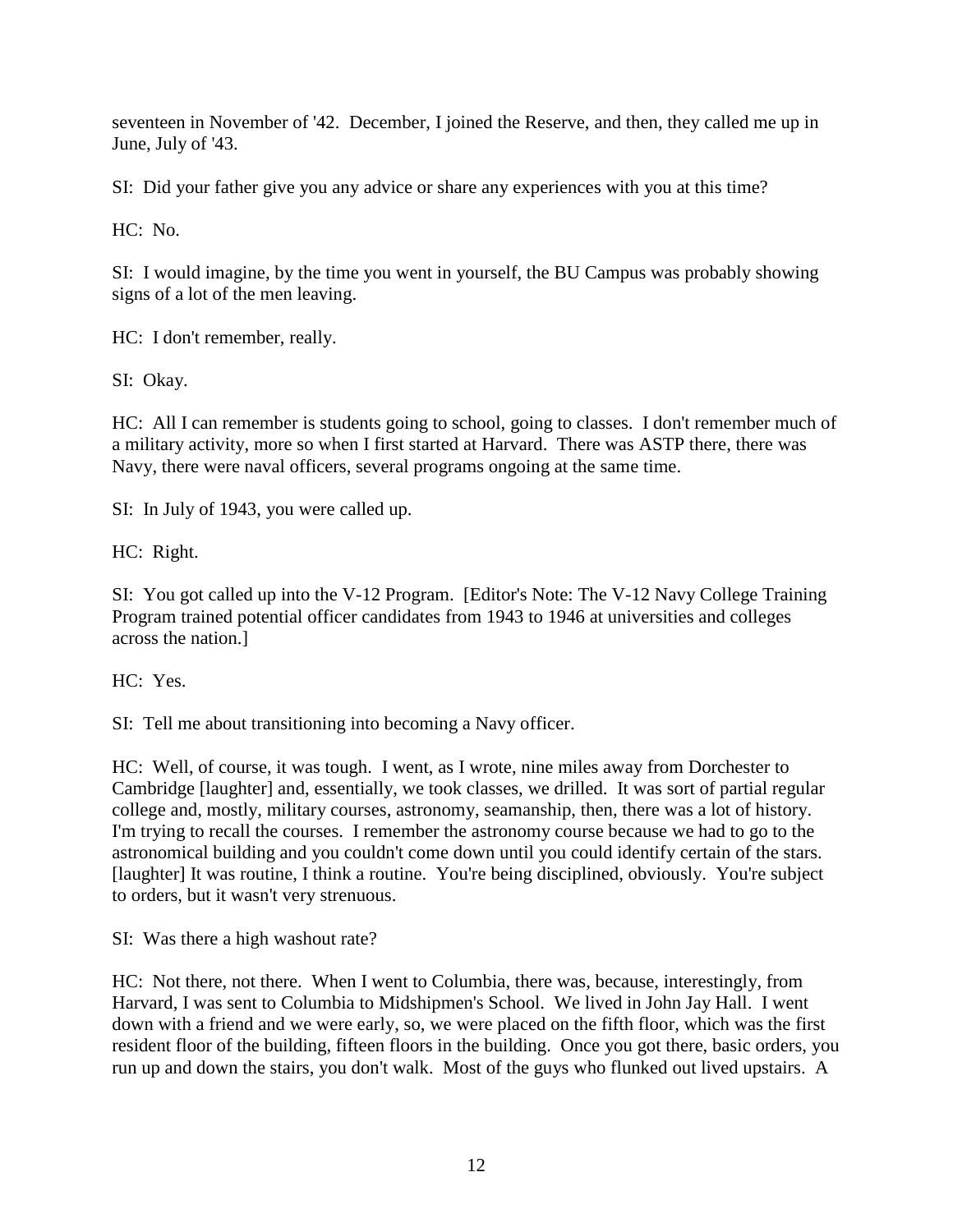lot of guys just couldn't handle it, because you had to go back to your room after every class, "Double time on the ladders." That, I can recall.

SI: Going back to Harvard, were these courses taught by regular Harvard faculty?

HC: Yes.

SI: Then, I guess, there would be a drill instructor in charge of your class.

HC: I don't remember much drilling there. I really don't. We had class. I don't remember much drilling before I got to Columbia.

SI: Do you think your previous education had prepared you well for Harvard?

HC: Not really. I guess I was lucky. I could do the work, just barely, but I could do the work. I suppose going--I think my better part of my education was the Latin School portion, rather than the BU.

SI: You were in Midshipmen's School at Columbia for about four months, was it?

HC: Correct.

SI: You said there was a lot of drilling.

HC: Oh, yes.

SI: Was there any specialization in terms of what you were studying or was it all the same?

HC: No, everybody took the same courses.

SI: Okay.

HC: I mean, afterwards, they asked you where you'd like to go and nobody got those assignments anyhow.

SI: Yes. [laughter]

HC: Yes, but there was drilling. It was the Summer of '43; no, '44, it was. The Summer of '44, it was hot as hell. I can remember drilling on, there was an open parade ground in front of John Jay Hall, in front of the library there. I can see guys passing out because it was so hot, but it was just drilling. I mean, they weren't deadly serious exercises. One part of it was unique. There was then the old USS *Illinois,* which was called the *Prairie State* then. It was tied up at 133rd Street and Columbia is on 116th Street. We all had to live there for a month, very cramped quarters, but, other than that, we lived pretty well, good food. [Editor's Note: The USS *Illinois* (BB-7), launched in 1898, became the USS *Prairie State* (IX-15) in 1941.]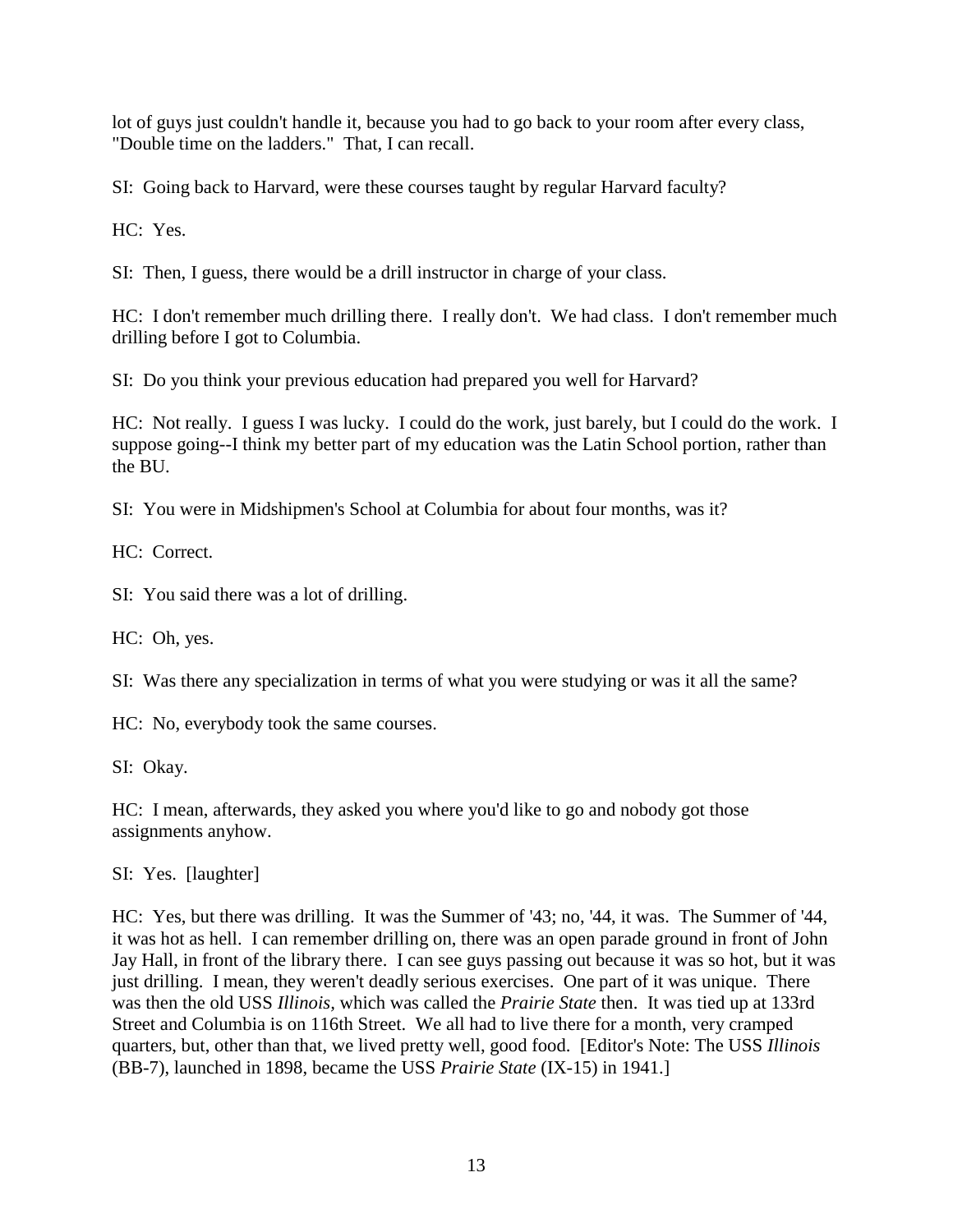SI: Does anything stand out about the men you were training with?

HC: Not really, made some good friends.

SI: Were they mostly from the Northeast or were they from all over?

HC: Yes, yes.

SI: Okay.

HC: No, most of the people, I think, who were in my class, I could check, were from the Northeast.

SI: You said it was very strict. You mentioned the people upstairs had a harder time.

HC: Yes.

SI: Do you remember any disciplinary actions?

HC: Not really.

SI: On an individual or on the whole group?

HC: The only time, this one might be if somebody cheated on the morning run, they'd make him do a few laps. No, my only discipline came from a guy by the name of Lieutenant Ziegenfuss, who said, "Cohen, you're too young. They're going to send you to Great Lakes. They'll never give you your stripe." He worried me until the moment I got my stripe, [laughter] right up to the end. Other than that, I don't recall much discipline, just polish your shoes, run up and down stairs, toe the mark, whatever it was, but we had liberty on the weekends, restricted liberty. We could go downtown. That's about it.

SI: How was being a serviceman in New York at the time?

HC: There's nothing special about it at that time, because there were a million of them there. You're not unique. No, I don't remember anything particular. We'd come downtown because we didn't know what else to do, go to Schrafft's or something. We weren't big drinkers. We weren't big womanizers, if that's the word. So, you spent your [leave]--let's see, I'm trying to recall, we had from three o'clock Saturday afternoon until I think it was noon Sunday--so, we'd go and go to some hotel, stay over. That was it.

SI: You mentioned that there was a wish list, but nobody got what they wanted. Do you happen to remember what you put down?

HC: Yes, I put down amphibian, because my brother was on an LST [Landing Ship, Tank] and, of course, they made me communications officer on the cruiser. [laughter]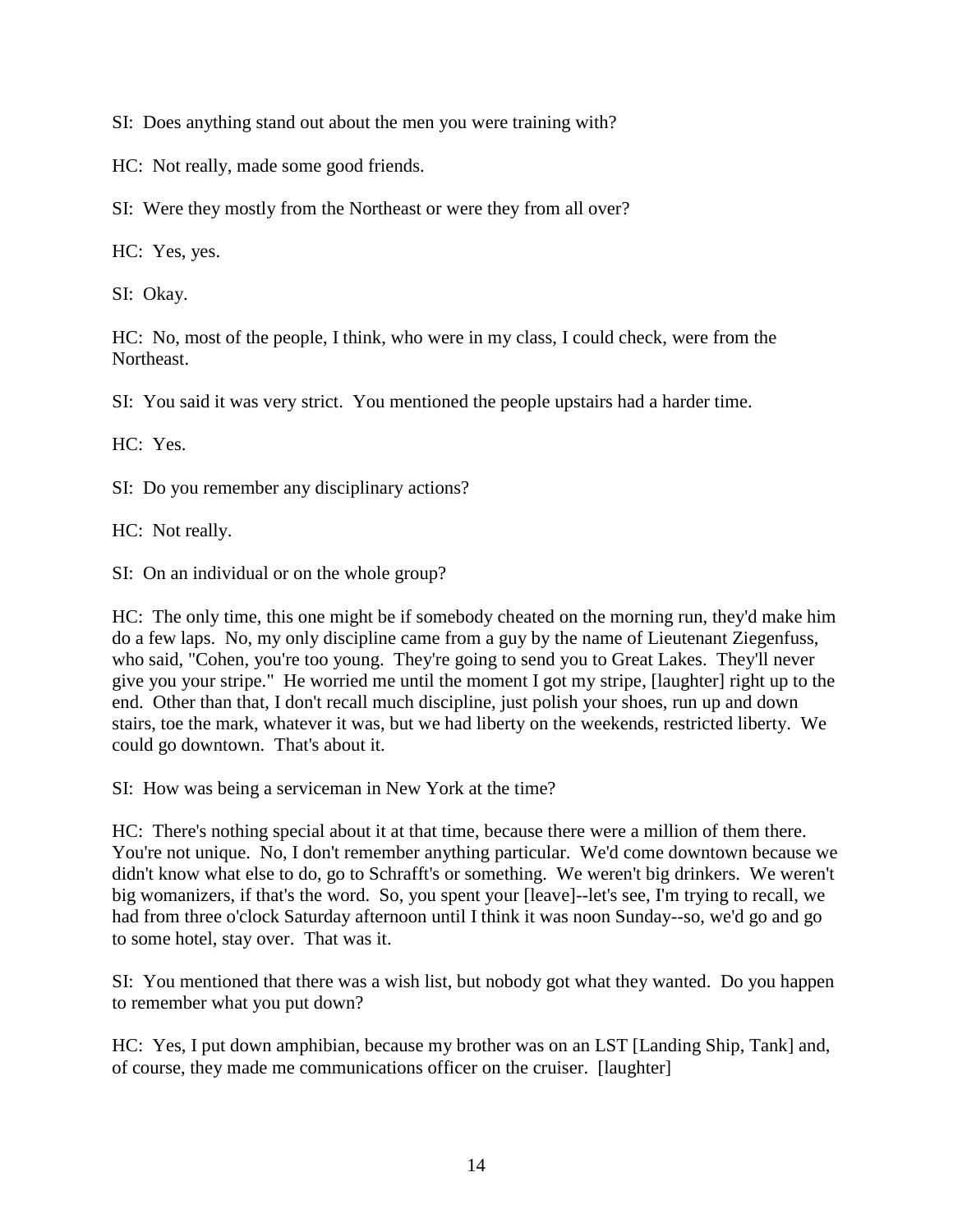SI: Did you have any communications background?

HC: No, no.

SI: Even when you were younger, did you have a ham radio or anything?

HC: No, no. What it was, the way they instructed us, you've certainly heard, know about the coding machines, these big, secret coding machines. Well, in order to perform on those, you had to learn to type. So, those of us who were in these classes had to learn to type. I can still hear the [instructor], "You put your hands on the keys, 'A,' 'N,' 'D,' 'Space,' 'T,' 'A,' 'G,' 'Space.'" That's the way they taught us. As soon as you passed so many words a minute, you could stop taking the course, but that was the only prep we got.

SI: Those were the machines that created the five-letter code groups.

HC: Right, yes.

SI: Yes.

HC: (Extra thing?) to get in to on the (Adas?). [Editor's Note: Background noise made it very difficult to hear this response.]

SI: After Columbia, were you sent anywhere else before you went to the *Topeka*? [Editor's Note: The USS *Topeka* (CL-67), a *Cleveland*-class light cruiser, was launched in 1944.]

HC: Excuse me, my memory is--okay, let me backtrack.

SI: Sure.

HC: After Columbia, I went back to Harvard; that's when I learned to type and all that stuff.

SI: Okay.

HC: Okay, that was, let's see, I got out the end of October, we were at Harvard for, I think, three months, four months, because they got the ship in April, probably got out February. I had shore duty at a place called Fargo Barracks in Boston for a month or so, and then, I was assigned to the *Topeka*. Now, how I got on an admiral's staff, I have no clue.

SI: You were at the Fargo Barracks in-between.

HC: Right.

SI: What were your duties there?

HC: Clerical. I can't even remember what I did, couldn't have been outstanding. [laughter]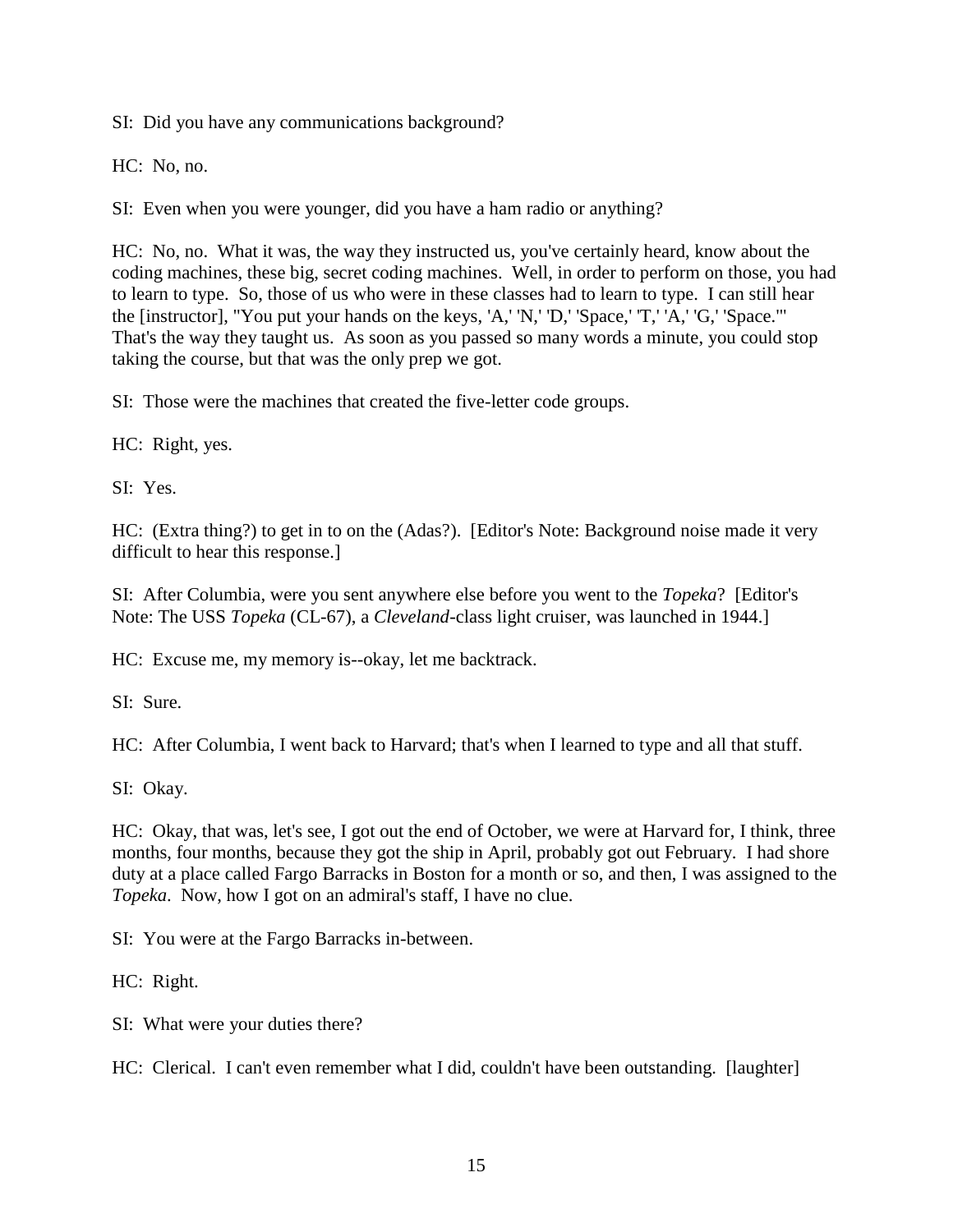SI: Do you remember your mindset at the time? Were you looking forward to getting on a ship?

HC: I was. I mean, I knew I was going, and so, you just had some concern. Of course, you read or heard about some of the disasters, so, you wonder what's going to happen, but no other concerns. My biggest concern, like a lot of people, is, we left Boston, South Boston, April, I think it was April 12, 1944. Roosevelt died April 14th, two days later. We're in the middle of the ocean heading south, down the Atlantic, and the only voice I'd ever heard from a President was Franklin Delano Roosevelt and in comes squeaky Harry Truman from the Midwest. [laughter] We all said, "Boy, that's awful. How long are we going to be out there?" but that's about the only concern. Then, I don't want to jump ahead. [Editor's Note: President Franklin D. Roosevelt died on April 12, 1945.]

SI: No, go ahead.

HC: We went through the Canal, stopping at Guantanamo on the way down. We got to Pearl Harbor and there was a ship that had been pretty well beaten up. So, then, you began to realize it's a real war out there. I forget which ship it was, the *Franklin,* I think. [Editor's Note: The USS *Franklin* (CV-13), an *Essex*-class aircraft carrier, was struck by two Japanese bombs on March 19,1945. Over eight hundred crew members were killed.]

SI: Yes, that had burned down to the water line.

HC: Right.

SI: Tell me a little bit about getting acclimated to life on the ship.

HC: Well, of course, I was concerned. "Harris Cohen, reporting with *these* orders," that was drilled into us, but I was assigned to what I called, they called, "Boys' Town." There were nine of us in a compartment, three high, three wide, all ensigns. I had coding duties aboard ship, not much else. I had, supposedly, a division of fifty men, including the band, but there was very little interaction. Occasionally, I'd have to tell them what the day's work was and I was scared as hell the first couple of times I did it, because I was probably younger than most of them, but life aboard ship was pretty routine, really.

SI: You had this division. Was there a chief that ran it as well?

HC: Yes.

SI: Okay.

HC: An SOB, if you want to know.

SI: A lot of young officers say that they learned, for better or worse, a lot from …

HC: From the chiefs, yes.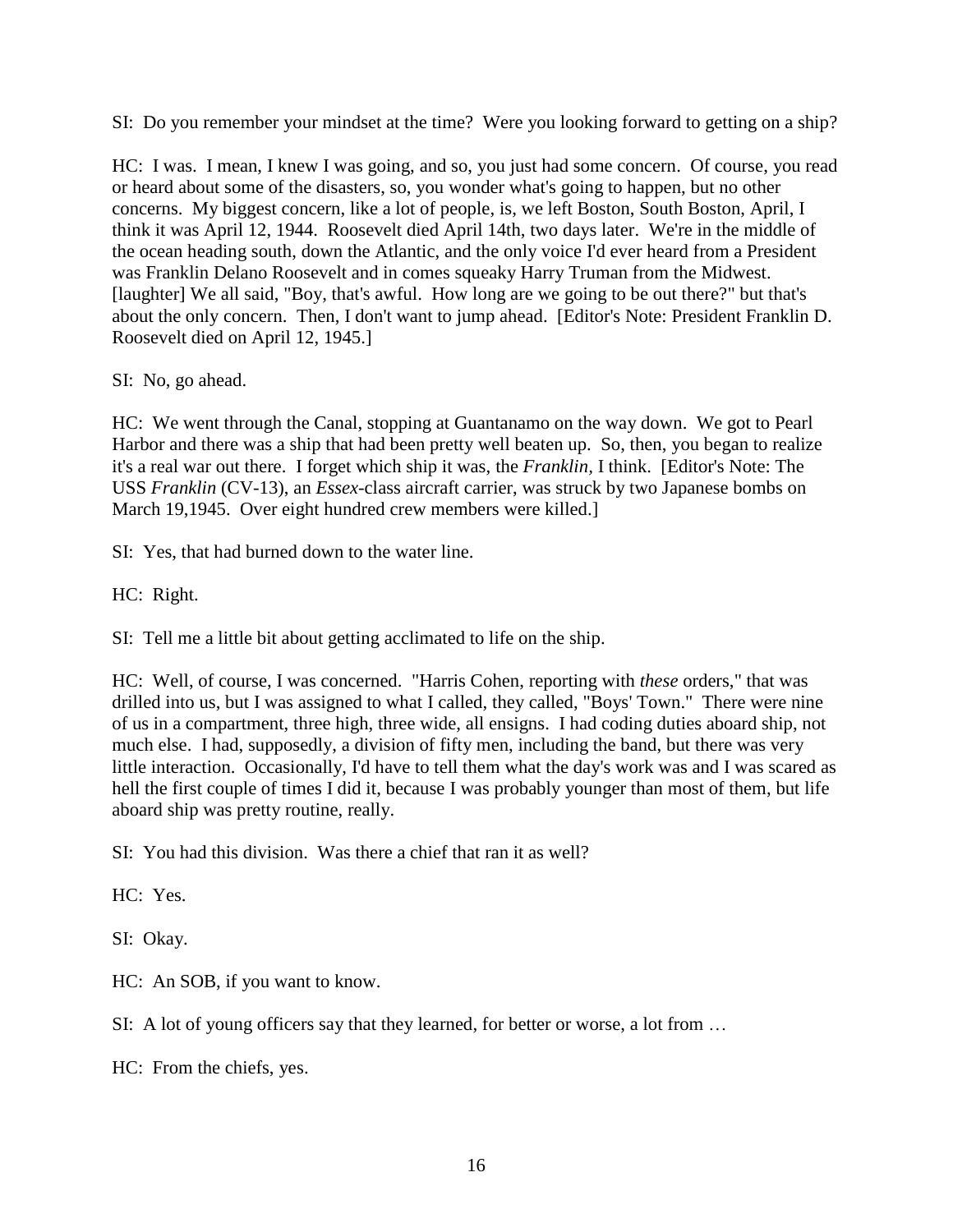SI: Yes.

HC: Yes, oh, yes.

SI: Was he a lot older?

HC: Well, everybody was older then. [laughter] I was nineteen.

SI: Was he an "old salt?"

HC: No. There was one much older guy, but I'll tell you a story later on, but not really; not much interaction with these guys.

SI: What was a typical shift like for you?

HC: Well, I think, when we finally got out to sea, it was four on, eight off. It was coding, really. The radio shack was next door; they were getting all the coding. They'd give it to us, feed it into the machine. We would type it out. The only interesting part is, sometimes, they'd mis-record it. So, you'd have to figure out what was the word. How do we figure out whether it was "dit-dot" or "dit-dit-dot?" which would make a difference in the input to the machine and what came out, but, other than that, it was a pretty routine job.

SI: You went through the Canal and out to Pearl Harbor leaving on April 21 with the Oklahoma City..

HC: Right.

SI: Was it about May when you got to Pearl Harbor or earlier?

HC: Yes, May 2.

SI: Okay. Approximately how long were you at Pearl Harbor?

HC: Pearl Harbor? We remained in the area for nineteen days and out for gunnery exercises and bombardment of Kahoolawe Island.

SI: Then, you went out to the Western Pacific. If I remember correctly, you went out with the *Oklahoma*? [Editor's Note: The USS *Topeka* was paired with the light cruiser USS *Oklahoma City* (CL-91).]

HC: Yes, the *Oklahoma*, the *Dayton* [(CL-78)], and I think it was some kind of--I'm trying to remember the fourth one. We went out with the *Oklahoma* then, as two ships. I remember the *Oklahoma* lost a man that either fell or jumped overboard and I remember, vividly, they didn't stop, but, other than that, it was a routine.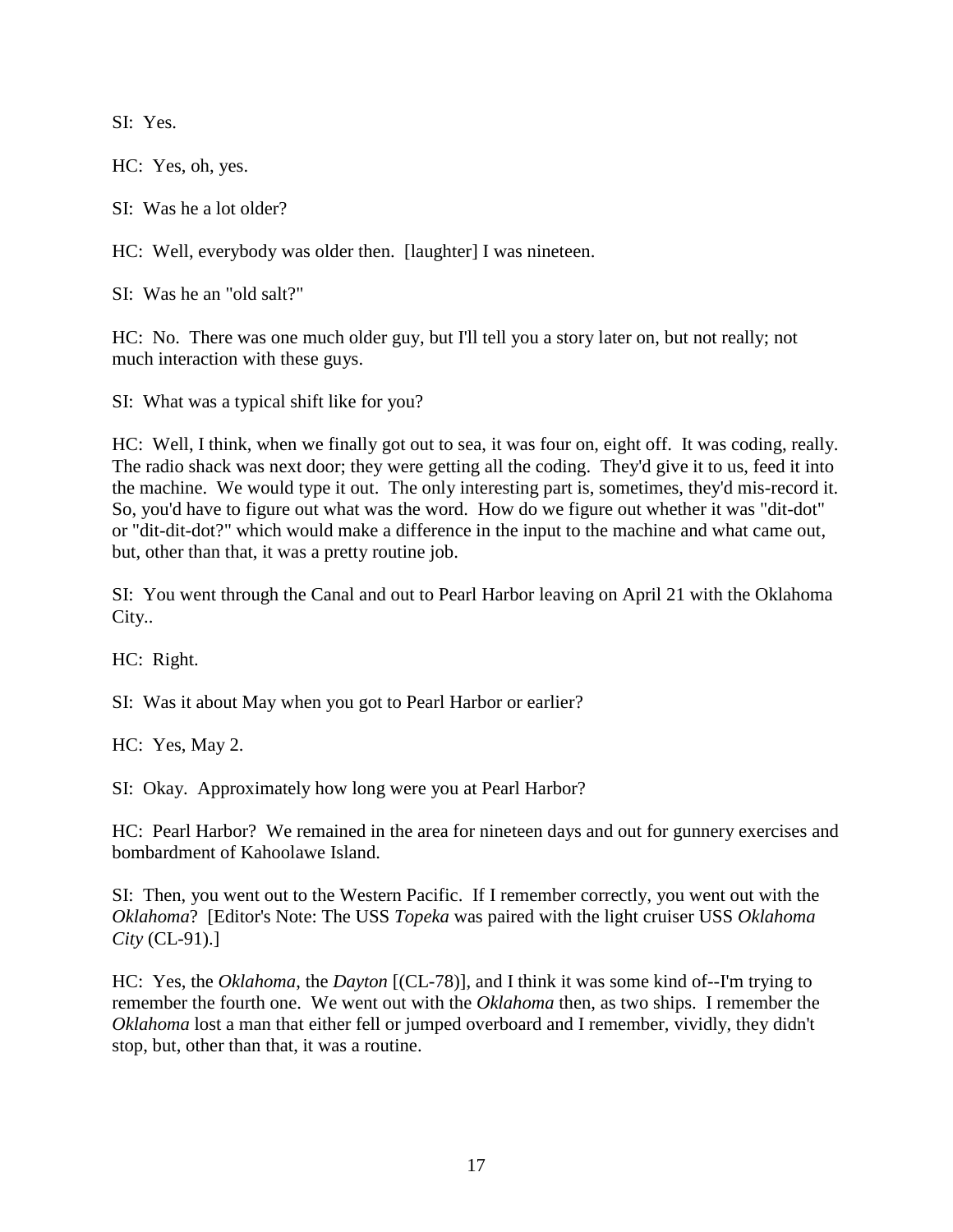SI: Was there any interaction with the Admiral's staff? Were you on the Admiral's staff or were you in the ship's company?

HC: Admiral's staff.

SI: Was there any interaction with …

HC: With the ship?

SI: Yes.

HC: Well, there was always the ship's officers, were the Annapolis guys looking down on us.

SI: Yes.

HC: "Oh, you Reserves," but whatever your assignments were, mine were almost exclusively with the Admiral's staff. We had our own, I think, a half a dozen officers on the staff. Those are the ones with whom I interacted the most, except we had discussions in the wardroom. We all ate meals together.

SI: What was your read on the Admiral, any impressions?

HC: Yes. I just found out recently, interestingly, I happened to see a short or something where they're trying to preserve the *New Jersey*. The Admiral on whose staff I was originally was the first commander, the captain, of the *New Jersey* [Admiral Carl F. Holden].

SI: Wow.

HC: Just to me an interesting historical fact. I was a junior, junior ensign. So, I'd bring him a message, but that was it. Most of the messages were battlefield reports of KIA and MIA of Marines on Okinawa. I do remember his first request, when he came aboard, a green toilet seat.

SI: Yes.

HC: Why not? but, then, there wasn't much. It was always [audio hard to hear].

SI: Let me pause for a second.

# [TAPE PAUSED]

HC: From Pearl Harbor we went to Ulithi atoll in the Western Caroline Islands, crossing the International Dateline and arriving at Mogmog Island on June 1st. On June 4th, we left with carrier USS Bon Homme Richard, with two destroyers to join task force 38, consisting of two carriers, heavy cruisers, four light cruisers and fifteen destroyers.

SI: At any of these places where you stopped in port, did you get to take any liberty there?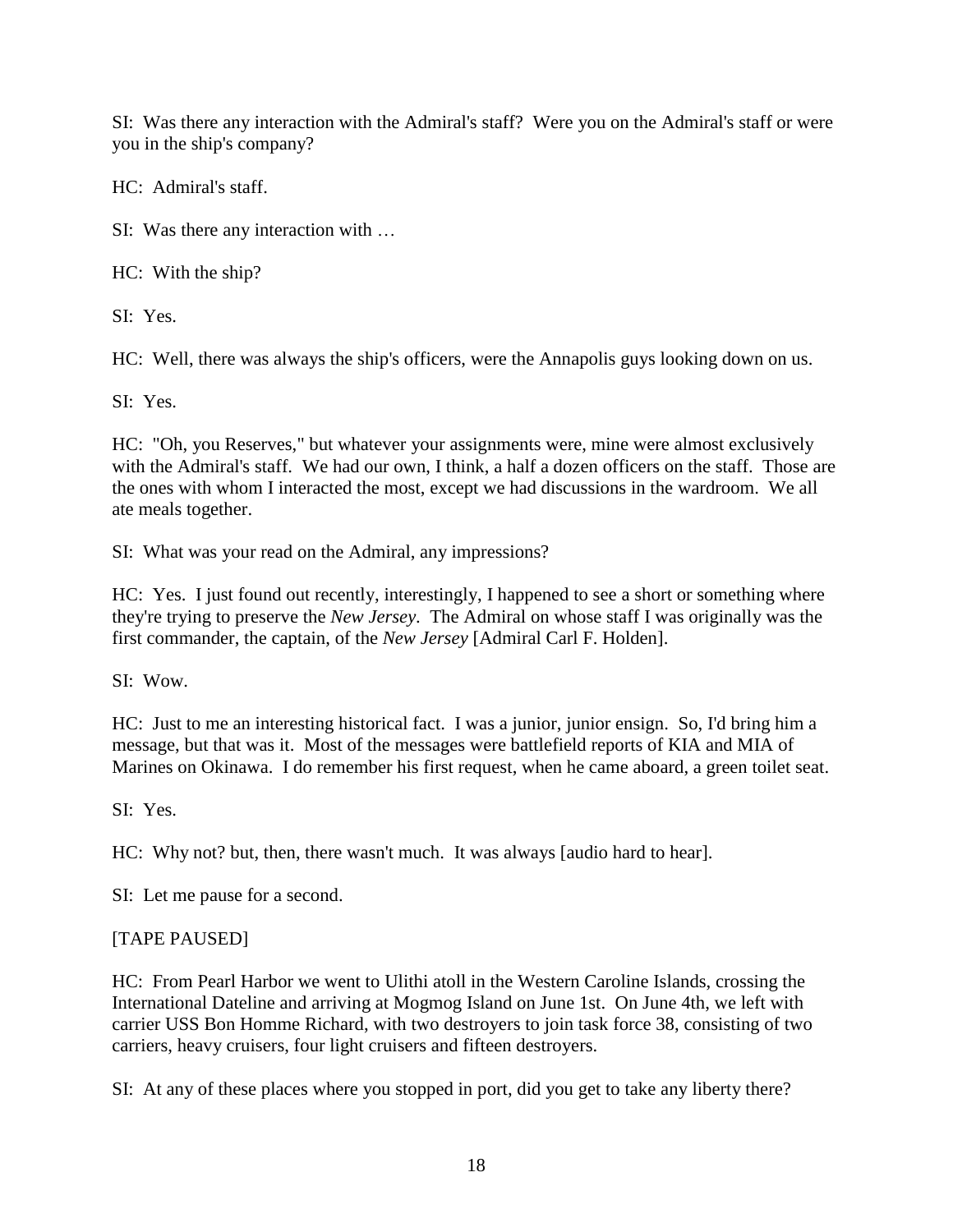HC: Oh, yes. I had to mostly go ashore to pick up the new codes. So, I was always going ashore wherever. We had liberty in a couple of places, one of which was Tacloban, Leyte. I think I wrote down in my history there that we tried--what was it, Three Feathers? Four Feathers and Three Roses [Four Roses bourbon] was the booze that they were selling. I remember having two drinks, and then, we took off for the next day and I was [in rough shape]. I remember Manila was the worst shot up place I had ever seen until I got to Tokyo. When we were in Ulithi, there's no place to go. I mean, I think we had some baseball games at Guam and I think we got off at Saipan. I was threatened with delayed discharge after catching flies from each of two captains in Guam. There were still Japanese hidden in the islands. That was about my only excursions.

SI: I know that they often warned the crews not to go souvenir hunting, because of what you might find. Did anybody break that rule?

HC: No, not that I [know of]. Maybe after our--as I wrote, our Marines and our sailors were among the first occupation forces--so, what they did and what they brought back, I don't know. They could've. I brought back stuff I bought, which I can't find anymore. [laughter] On June 8, we provided support for an aircraft strike in support of Okinawa. On June 9, we fueled at sea with five ships, an oiler in the middle, cruisers on either side fueling a destroyer.

SI: You were out there for a few months before August of 1945.

HC: Right.

SI: What was the mindset then? Did you expect the war to go on for quite a while?

HC: Well, you could see we were winning. I mean, that was after they--what was it?-- Yamamoto's Fleet was destroyed. I mean, our fleet was so enormous. I mean, it's hard to believe we could've had a problem. I mean, I can't remember the count, a half dozen carriers, a dozen battleships, cruisers, destroyers--by the end of the war, there was no question that we were dominating. You could get hit by a *kamikaze*. We were aware of it, but not concerned about it. That was just pretty routine. I mean, probably the worst things I saw were pilots taking off from a carrier, going off the tip of a carrier and not being recovered, saw that a few times.

SI: They would stall out right after taking off.

HC: Yes, right. I saw that two, three times. Most of the time, destroyers could pick them up, but there were a couple times they couldn't. Then, we had one incident, we almost shot down a PBY [Catalina seaplane], until he said, "My IFF," identification, friend or foe, "isn't working." There was one time we almost--not we, one of our accompanying ships--almost sunk one of our submarines. Then, of course, I wrote we had that bombardment of the coast of Japan. I'm still trying to find out; honestly, Shaun, my station was indoors, or whatever they called it aboard ship, so, I never knew what was going on outside. In the history book that this ship published, it says, "That splashed and that splashed." I don't know whether that was our doing. We didn't fire any guns, so, how close those were, I don't know whether they were taken from our ship or not.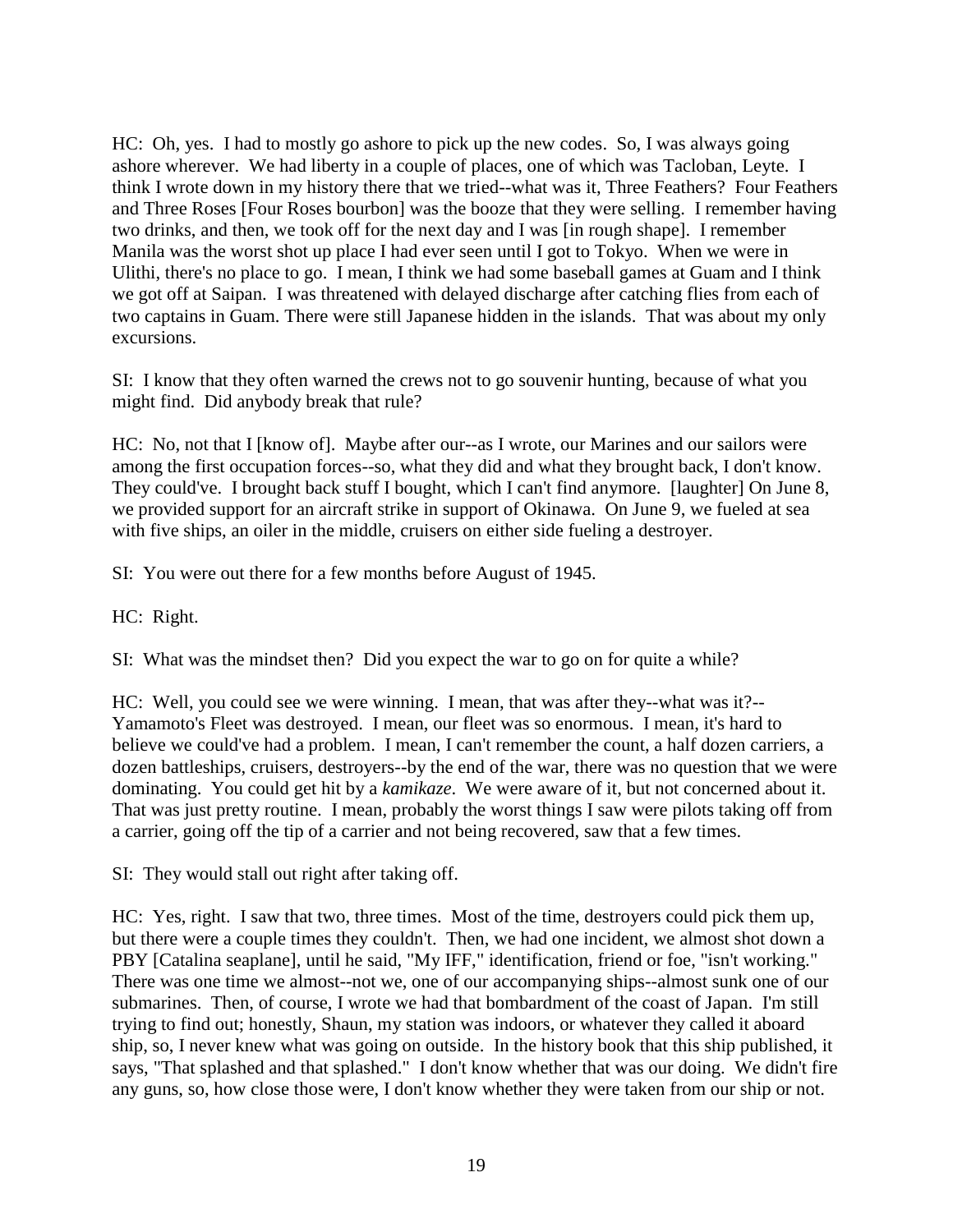So, we're in the midst, but never in danger, I don't think. Our only offensive action was the bombardment of a radar installation at Cape Nojima causing an explosion on July 15, 1945.

SI: During the bombardment of Japan, you said you were inside, but can you describe what that would be like from your position? Would there be a lot of noise?

HC: You mean where I was aboard ship?

SI: Yes.

HC: No, it was an enclosed facility for the Admiral alone. He had his "ship," his CIC, a Communications Information Center, and then, there was another for the Ship's Captain.

SI: Okay.

HC: So, we really didn't know what was going on. In fact, I remember, when this PBY came over, one of the officers says, "Cohen, it's your first baptism of fire," but it wasn't.

SI: When you were not on duty, were you free to go out and observe the operations?

HC: Oh, yes. In fact, when I was on duty, I mean, you stood watch on the outside, sit in the Admiral's chair, watch the guys scrub the deck, very nice, very pleasant. [laughter]

SI: Were there any African-American sailors on the ship?

HC: Mostly mess men. About twenty in one division, three in the flag division, none in the Marines or the band.

SI: Okay.

HC: In the mess. They had "officers' only," they called them (scuttlebutt?), but the faucets, drinking fountains. Yes, it was pretty well segregated.

Renee Cohen: It was the 1940s.

SI: Yes, before Truman desegregated the military. I know the Navy maintained a pretty strict line between enlisted men and officers. That held true in that command.

HC: Pretty much.

SI: No socializing with the men in your division.

 $HC: No.$ 

SI: Can you tell me about when you were ordered away from the coast in August of 1945?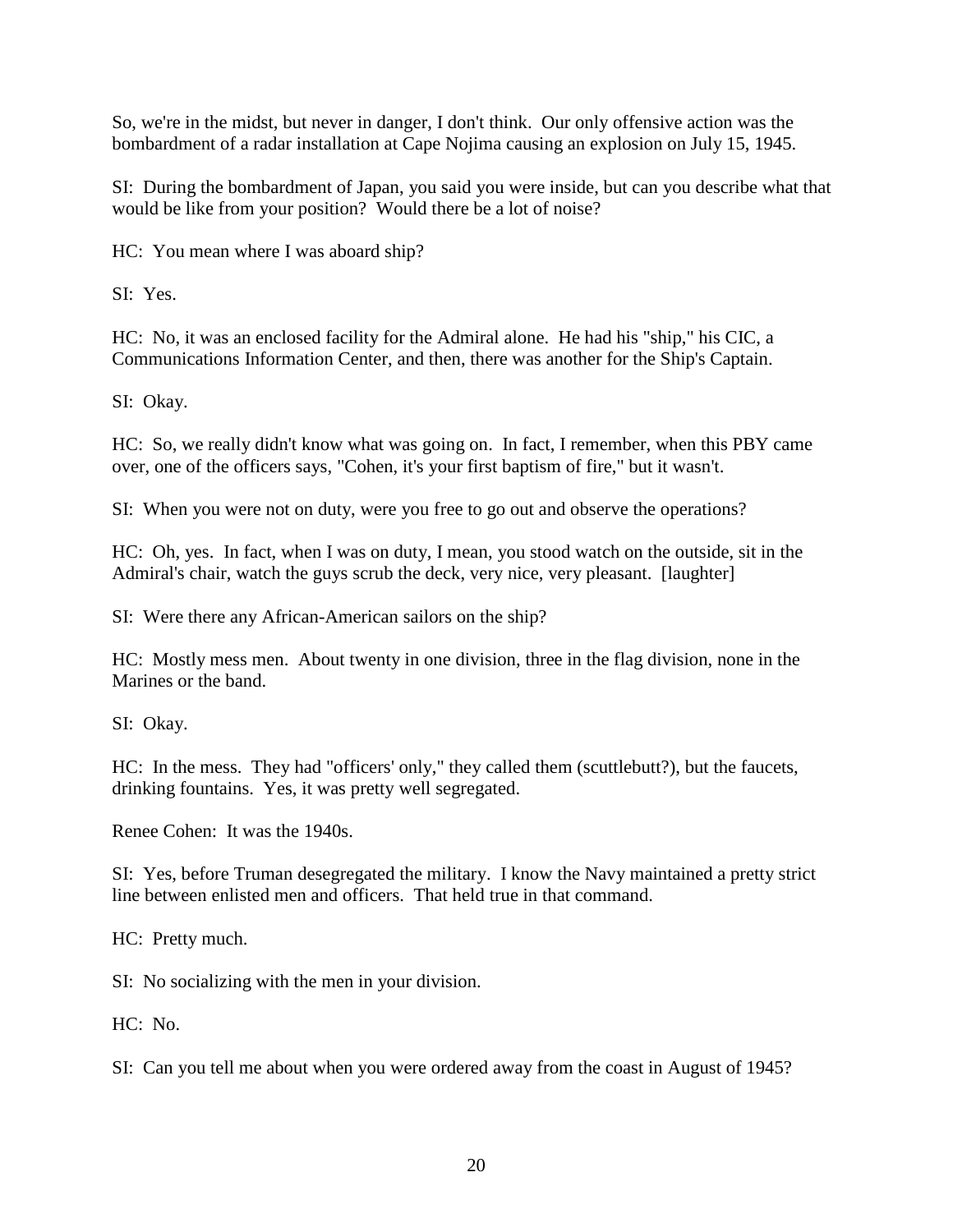HC: We'd fired bombardment.

SI: No, just before the atomic raids.

HC: Oh, well, we were just providing cover for the carriers, mostly. That's what they were trying to protect. At the same time, there were massive bombings of B-29s from Saipan and Guam over Tokyo. That's when they had the fire raids, but our job [was to] just maintain course on whatever ship we were supposed to follow or lead. It wasn't a very exciting time.

SI: What about when you heard the news about the raids on Hiroshima and Nagasaki?

HC: Well, I think I wrote one I predicted without knowing I was predicting it. A message came through us and it said, "All ships stay fifty miles away from," whatever the place was. I facetiously said, "They're going to blow it up," and they did. After that, we knew it was over. The Japanese knew we had it.

SI: Do you remember any reactions to the news about the bombings?

HC: Not really.

SI: There were the bombings, and then, V-J Day was declared on the 14th, I think.

HC: There was the bombing, then, the second bombing, then, V-J Day, yes. Then, the next day, there were a couple of Japanese planes [that] came out that didn't have the word, but that stopped after a couple of days. [Editor's Note: Hiroshima was the target of the first atomic raid on August 6, 1945. Nagasaki was attacked on August 9, 1945. V-J Day was declared on August 14, 1945, in the United States and August 15, 1945, in the Pacific.]

SI: Was there any kind of celebration?

HC: Yes, yes. I mean, a lot of whiskey appeared that wasn't supposed to be aboard ship. [laughter] Other than that, where were we going to go and celebrate? We had left the Philippines July 1st and we didn't weigh anchor until--I don't even remember stopping until sometime in the middle of September. We were underway the whole time.

SI: In those months at sea, did you ever run into any shortages?

HC: Yes, they ran out of beef and I remember getting Australian beef; not beef, lamb.

SI: Mutton?

HC: Yes, it was awful. Every five days or so, we'd get oil from an oiler, and then, we would transfer that to a destroyer that was attached to us, while moving along about twenty knots. That's when the supplies came over, by breeches buoy. So, we always had plenty of food, no problem. That's why the living in the Navy was pretty good, compared to the poor guys who are getting shot up all the time.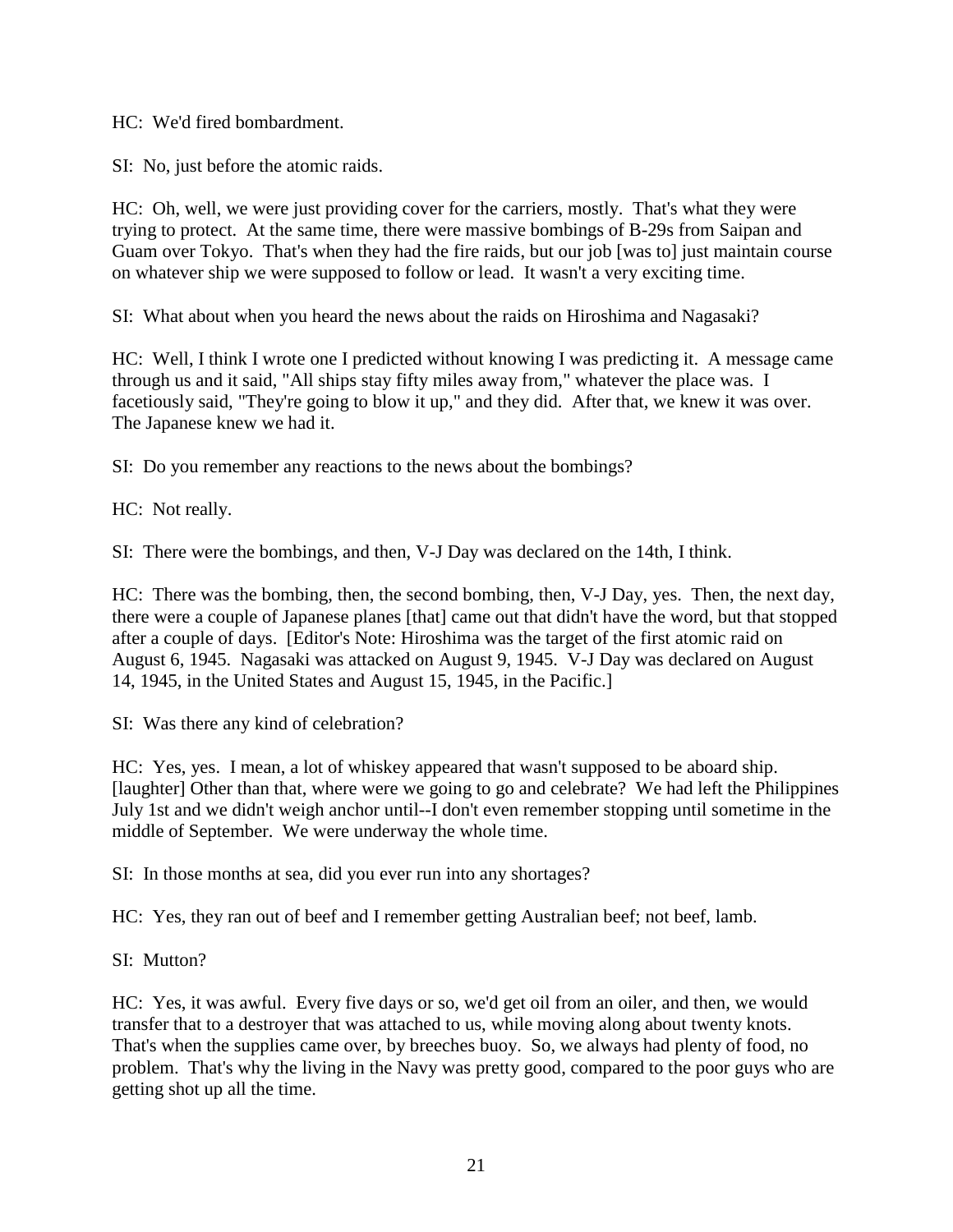SI: You mentioned in your write-up that you would censor mail.

HC: Yes, sometimes.

SI: Tell me a little bit about that.

HC: Well, everybody sent [letters]--in fact, I have all my letters I sent to my folks. My brother called me recently. He's got all his letters. We said nothing, because they were all censored, but I was censoring mail for the kids in the division I was in, and not always competent to censor them. Some of the stuff was sort of raunchy and racy and well beyond what I knew at the time. I remember referring a couple to the chaplain, but I did get friendly with some of the kids, too, so that they could ask me if they could get off at the appointed time, which I was able to do.

SI: You mentioned the chaplain. What denomination was the chaplain?

HC: I don't know. Christian is all I could say.

SI: Okay.

HC: And not a very nice guy.

SI: I was curious if they had services onboard ship and if you attended them.

HC: Yes. I did not, no. [laughter] In fact, I got a little hell for [that]. I don't know if you saw that part of the write-up, but, postwar, when we were getting married, Renee called to see if she could find a rabbi to marry us, because we didn't have any affiliation. She called Temple Emanuel, which is, we called it "the home office," like Saint Pat's is. The chief rabbi answered.

RC: We didn't know he was chief rabbi.

HC: No, we didn't, but he answered. Then, he asked her if I was a nice guy and she said, "Yes." He said, "Well, bring him in. I want to meet him." Then, we were chatting with him. He said, "Excuse me." He came back with some three-by-five cards and said, "Was there an Ensign Sager, an Ensign So-and-So?" I said, "Yes." He said, "Well, I conducted the Passover services at Pearl Harbor last year. Where were you?" [laughter] I said, "I had the duty." That was the only religious …

RC: But, he married us anyway. [laughter]

SI: Were there any other Jewish officers on the ship?

HC: Yes, one or two.

SI: Okay.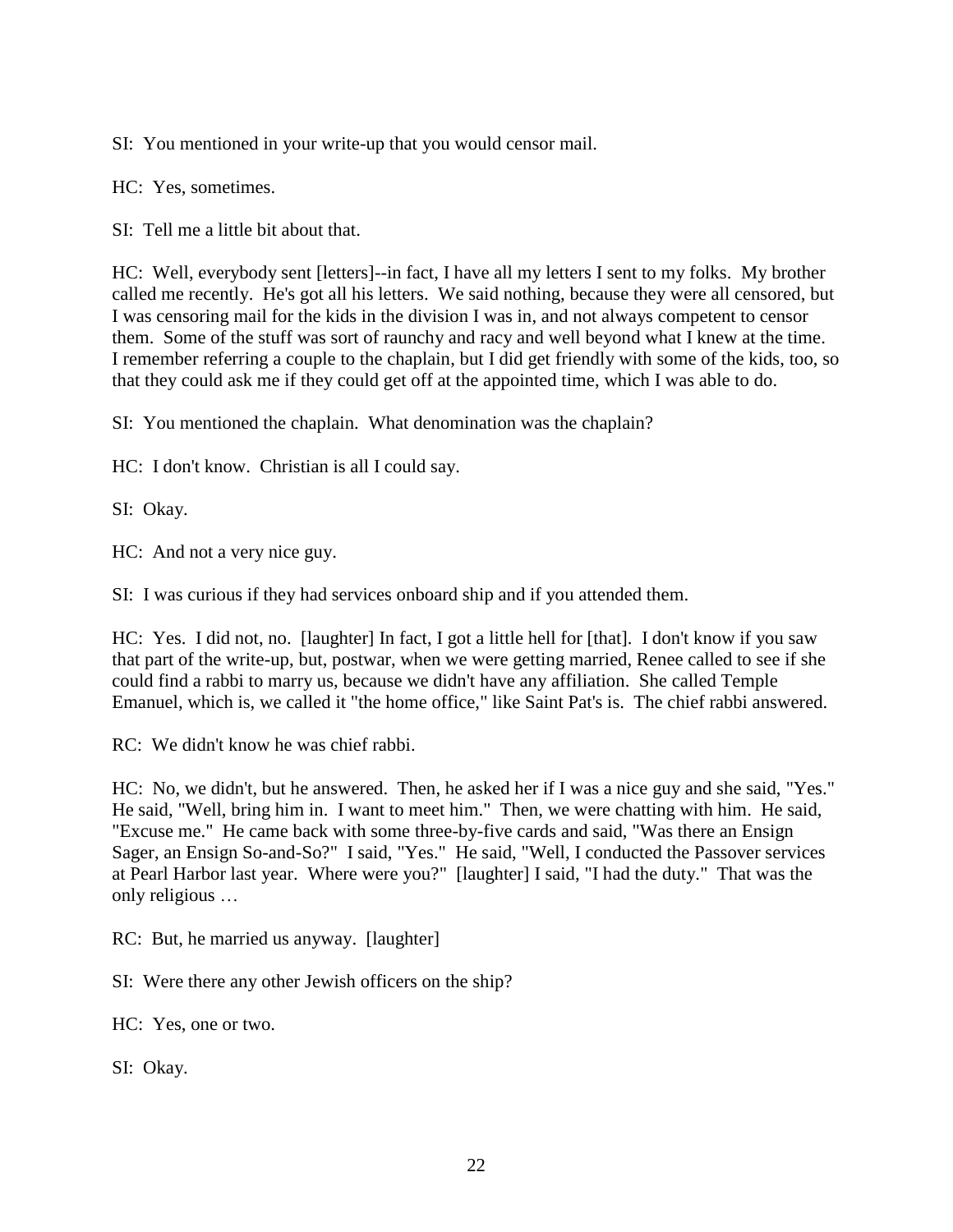HC: There were two in my division, I think, yes.

SI: Do you think you faced any bias when you were in the Navy?

HC: Yes, a couple of things you'd overhear, not face-to-face. No, generally, it was pretty even, pretty good. There was more bias between regular servicemen and Reserve, but other than that,  $[no]$ .

SI: Do you think you got worse duties as a Reservist?

HC: No.

SI: No.

HC: Definitely not.

SI: After V-J Day, you and your ship became part of the occupation force.

HC: Not really; well, I guess we were patrolling outside Japan. I think I wrote I was mine intelligence officer for Northern Japan and prayed to God nobody would ever see a mine, because I didn't know what to do. There was nothing [to prepare me], just said, "You're it." So, they'd phone them in and I'd tell all the other ships, "Watch out," and that was it, but that was our job, just patrolling. Then, I'm trying to remember when we finally got up to Tsingtao. Oh, that's when I came back. No, we headed home. I remember, we got home, I think, October 19th, to Portland, Oregon. So, between September 16th, which is the Armistice, we were working our way home. [Editor's Note: Japan formally surrendered on September 2, 1945, in a ceremony held onboard the USS *Missouri* (BB-63) in Tokyo Bay.]

SI: Did you go ashore in Japan?

HC: Oh, yes, I did. It was the most devastated place you've ever seen. Nothing remained except an occasional firewall or an occasional steel safe. The firebombing probably killed more people than the atomic bomb, but didn't get quite the same recognition. I remember we visited a family. I've got some pictures upstairs, that we went. I remember we visited the area. We also swapped with some Army officers, so, we got a week at a rest camp in Japan and Army officers came to spend a week on the ship. That's about all, nothing terribly exciting.

SI: You said you met a family. Was it a Japanese family?

HC: Yes. They were very cordial. We were more concerned than they were, I think, because most of the Japanese postwar, immediate postwar, they would either walk the other way or the men would, some of them would, turn around and urinate. I guess that was their defiant gesture, but they were all pretty beat up. The place was devastated, although I've yet to understand why the Imperial Palace wasn't touched and some other buildings downtown, I think that belonged to the oil companies. That was probably not by chance. I wasn't there that many days. I didn't get off that many. I managed to get off [some]. I got my first driving ticket before I could drive, but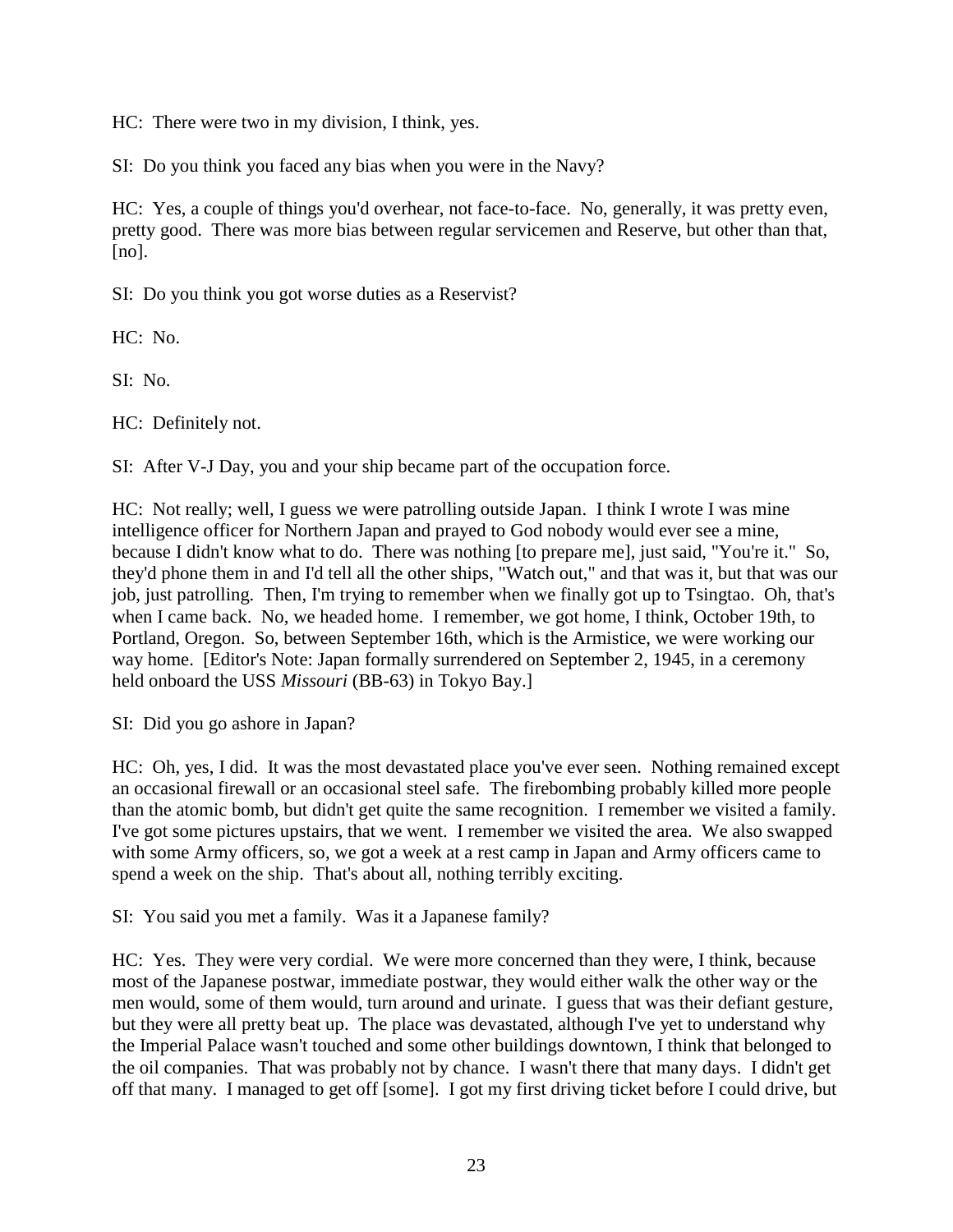I had to sign out a jeep and the guy, the kid driving, was a crazy driver, so, I got a ticket. I remember that. I don't know what the ticket was and who was going to enforce it and what they were going to do about it. [laughter] I guess the MPs [military police] or the SPs [shore patrol] wrote it up.

SI: From Japan, you went over to China.

HC: No. Japan, we went home.

SI: Okay. You said you were in Tsingtao.

HC: Yes, then, my timing may be off. Then, we went to Portland. I was assigned--the ship was then moved down to Long Beach and I had a month's leave at home or whatever it was. I don't remember how long the leave was, made my first flight of my life back to Long Beach from the East Coast, twenty-two hours. From there, we went back to Japan. Then, we ended up in China, came back to Shanghai and that's where I caught a ship to come home.

SI: Roughly how long were you over in Asia for the second tour?

HC: Well, from December it was--how can I forget?--I went to the Rose Bowl with the Admiral, so, that was January 1 of '46. I came home, I got home, June, at least I was discharged, June 17th of '46. So, that's almost six months. So, we were patrolling hither and yon, I guess, at that time. My naval career was from July 1, 1943 to September 17, 1946. About half was spend in school and the rest at sea. At my discharge, I was awarded two battle stars for Pacific area service.

SI: Did any of the activity pertain to helping the Nationalists in China? [Editor's Note: Chiang Kai-shek, leader of the Chinese Nationalist Party or Kuomintang, served as head of state of the Chinese Nationalist government from 1928 to 1949. In the late 1920s, he began a campaign to eliminate the Chinese Communist Party under Mao Zedong. After Japan invaded China, the Kuomintang and the Communists joined together to fight against the Japanese from 1937 to 1945. From 1946 to 1949, the Kuomintang and the Communists engaged in a civil war that ended with a Communist victory and the creation of the People's Republic of China under Mao. Chiang's forces fled to the island of Taiwan (Formosa).]

HC: No, no.

SI: Okay.

HC: They were very close, not the Nationalists, the Maoists, were about twenty miles away in Tsingtao. No, the only concern we had, which was immediately pre-Armistice, was the Russians coming in. In fact, the first stop we were presumed to make, originally, was Vladivostok, but, then, they sent us into Tokyo Bay, a lot of near misses.

SI: Did you get a sense that the Navy was now viewing the Russians as the main enemy?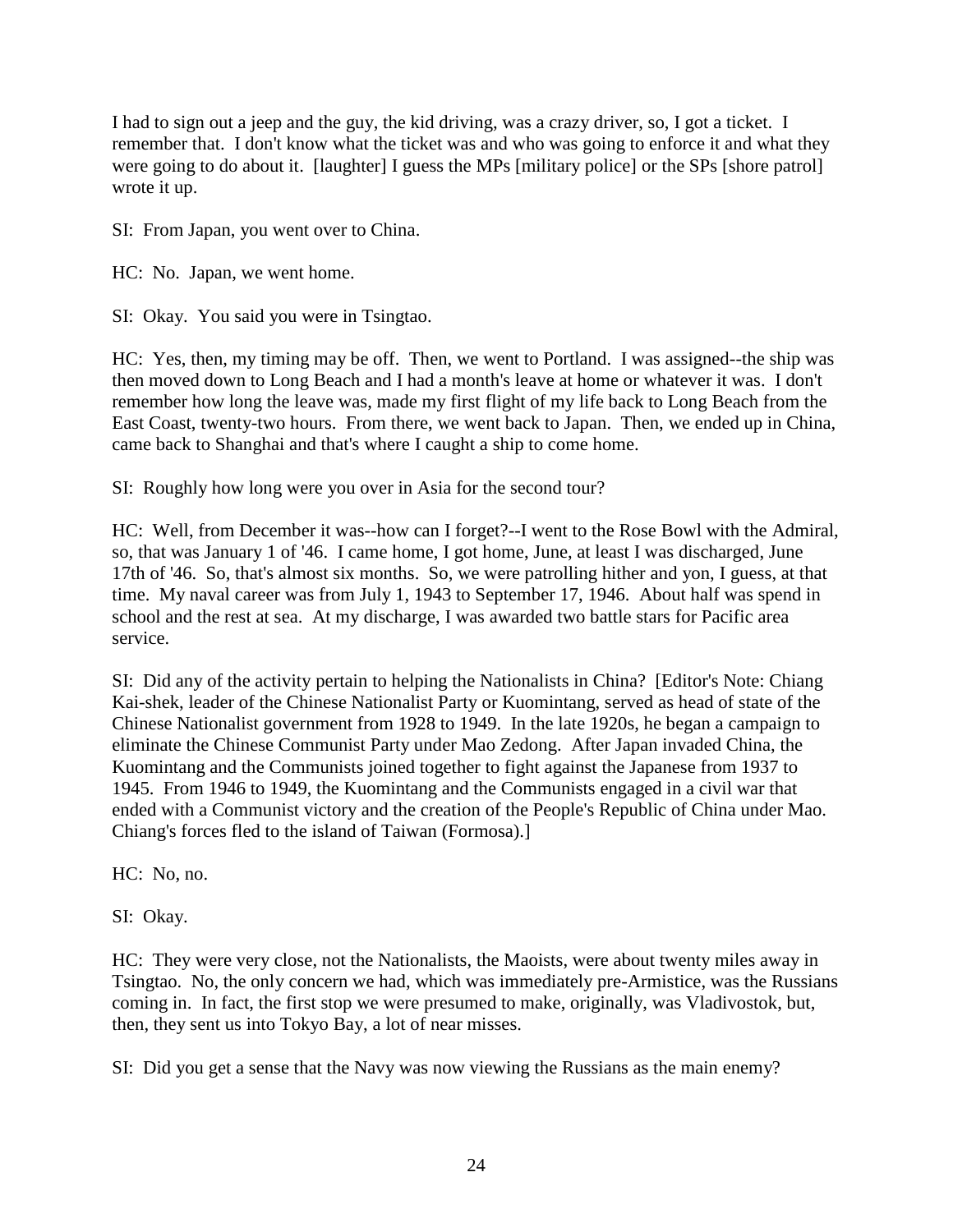HC: No.

SI: Okay.

HC: Not at that time, I don't think the enmity developed. I mean, they were our allies at that point; no, not then. That came after, what was it, Potsdam or Teheran? whichever. [Editor's Note: From July 17 to August 2, 1945, Allied leaders met at Potsdam, Germany, to discuss postwar Europe and Japan.]

SI: Over in China, were you able to get off the ship at all?

HC: Yes, I managed to get off for a day or two. I remember--again, I'm sure I wrote it up- meeting, they called them White Russian Jewish families who had escaped from Russia, and having some conversations with them. Other than that, just it was a brief shore leave.

SI: I guess your daily duties probably did not change much during that period.

HC: No. We didn't have to stand watch as frequently, yes.

SI: By the Spring of 1946, were you looking forward to getting out?

HC: Absolutely. [laughter]

SI: Okay.

HC: Well, that's why I mentioned, in, let's see, January of '45 [1946?], before we set sail again for Japan, a bunch of Marines came up to me and asked if they could get off the ship, because they had almost enough points. It was a point count that you earned to get off. So, I spoke to the Admiral. We got them off. I was *persona non grata* there for a while with some of the officers, but that was a good deed.

SI: Was it just some of the other officers or did the Admiral have a problem with you after that?

HC: No, he was the guy that said okay.

SI: Yes.

HC: Yes, he said, "Of course." [laughter]

SI: Had the Marines in that contingent only served on the ship or were they combat veterans?

HC: No, they were young kids.

SI: Okay.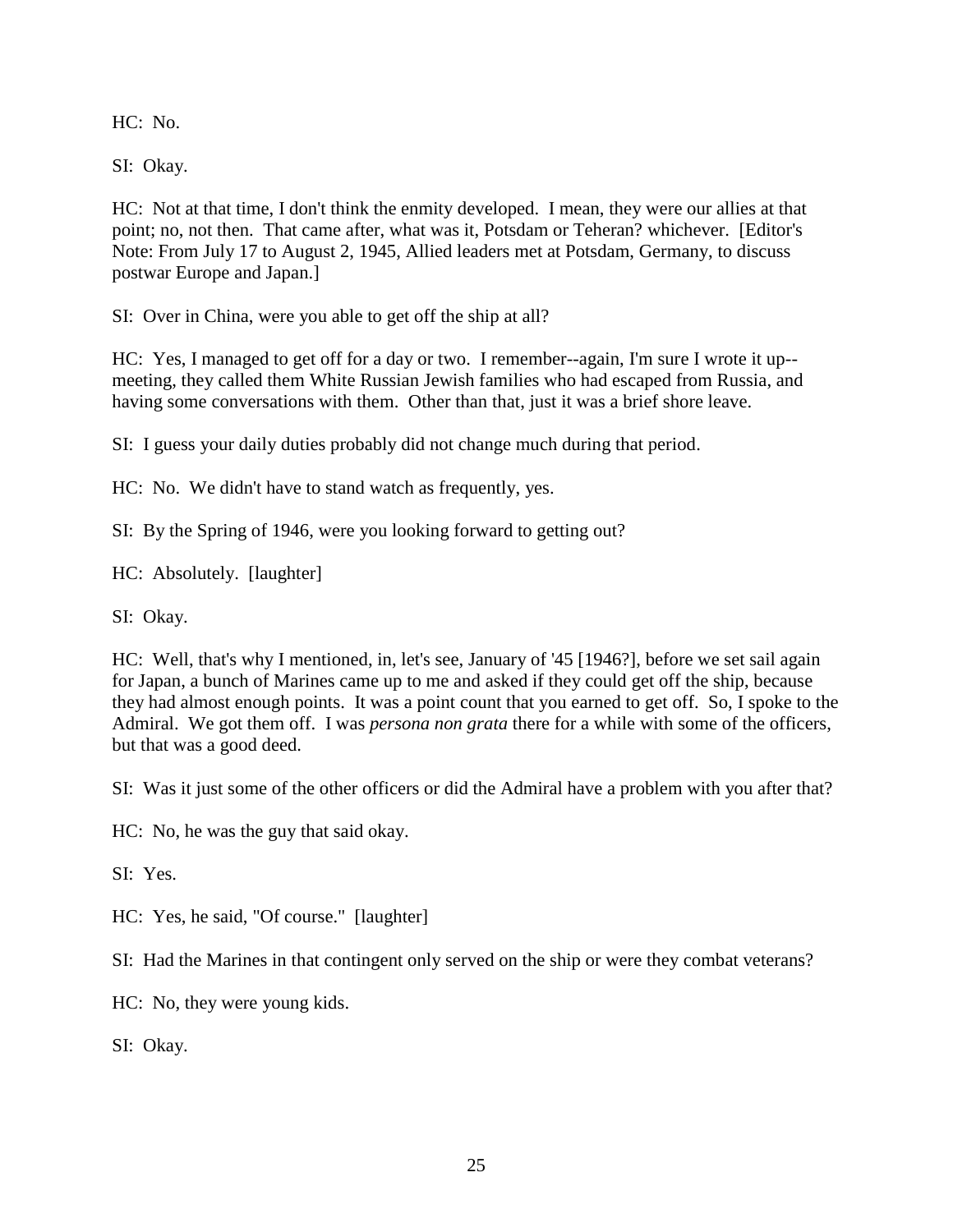HC: Yes. They were charged, I think, with taking care of the prisoners when we [had them]. We had some Japanese prisoners, at one point, we transported. I forget exactly where it was, Saipan to somewhere else, to stand trial and they had massacred some American soldiers.

SI: I know on some ships, when they had Japanese POWs, a lot of the ship's company would try to catch a glimpse.

HC: Oh, no, they made them scrub decks, I remember very vividly, admirals and the admiral, there was an Admiral [Kōsō] Abe, I think was his name, and a half dozen others. They all did the same thing. They're held in the brig. Admiral Abe was later executed. His troops had massacred seven Marines on Makin Island.

SI: What were your impressions of the Japanese at that time?

HC: Well, you know you had heard how unrelenting they were, but, by the end of the war, as I mentioned, they're docile, completely docile. So, it's hard to put together what you read and saw about, say, Iwo, where they wouldn't give up, or Okinawa, where they had to kill them before they--they wouldn't surrender. Then, we came ashore and here are these folks just sort of wandering around, not knowing what's going on. Like most World War II veterans of the war in the Pacific, we expected to have to invade Japan to end it, and we felt dropping the A bombs was justified.

SI: Going back to the Spring of 1946, when you were getting ready to get out of the Navy, were you aware of the GI Bill? Did you have plans for afterwards?

HC: Well, when I came back--I don't know if I'll put this in the oral history, I may take it out--I reapplied to BU and to Harvard. BU accepted me as a sophomore and Harvard accepted me as a senior. So, there's my choice. Of course, we knew about the GI Bill. I enjoyed it there, I enjoyed it when I went to Michigan. They provided a sixty-five-dollar a month subsistence. Prior to that, they had what they called the "52-20 Club." You could get twenty bucks for fiftytwo weeks. [Editor's Note: The GI Bill included a "52/20" clause, which provided twenty dollars a week for fifty-two weeks to discharged servicemen while they looked for work.] So, that was good, and then, school started and we got sixty-five bucks a month. I guess when I went back to Michigan, I worked for a year, then, I went back to Michigan and, same thing, they paid the tuition.

SI: How much time between when you got discharged and when you went back to school?

HC: Just that summer.

SI: You started a regular semester that September.

HC: Yes, right, yes.

SI: Okay. You used the "52-20 Club." Did you do anything else for work?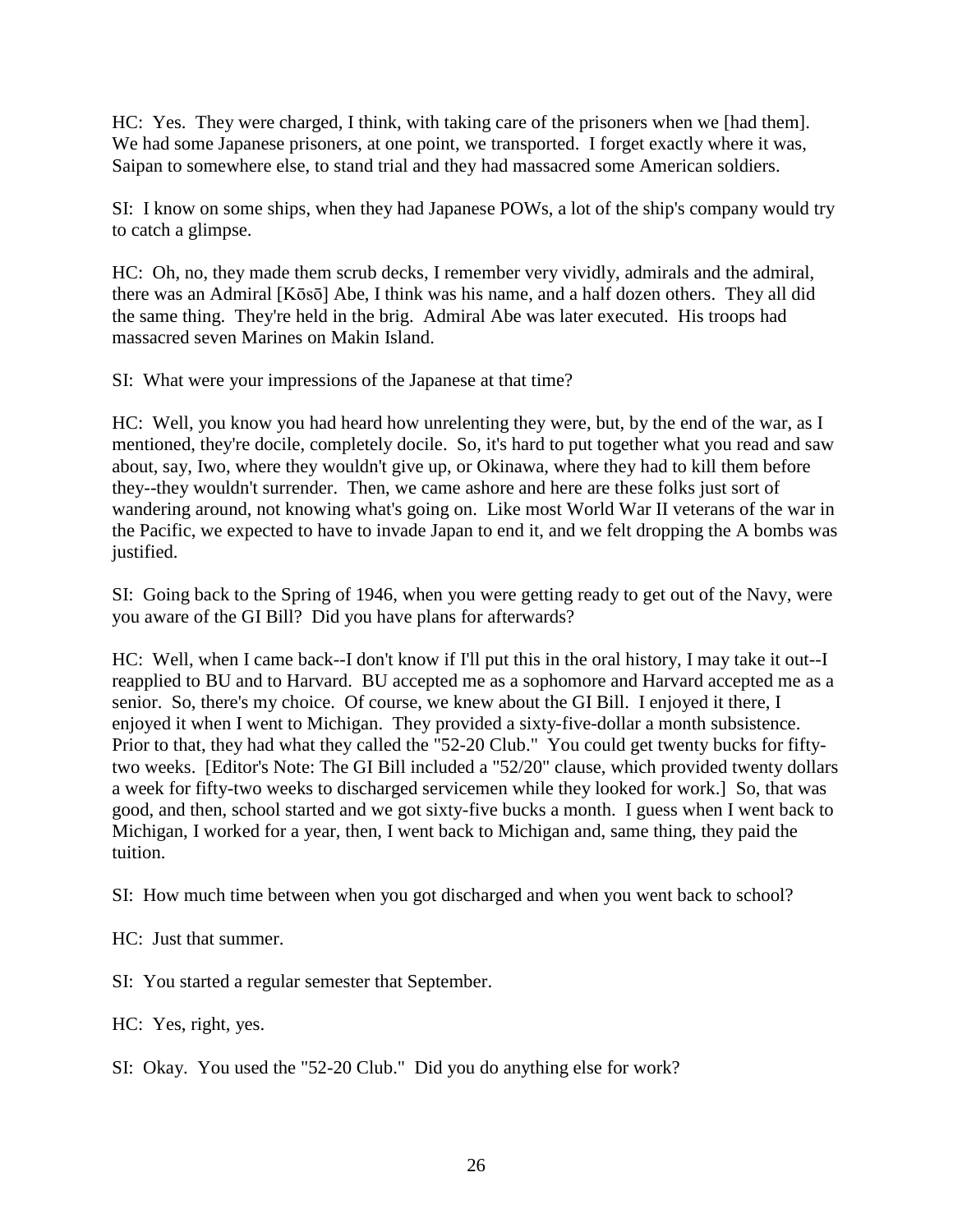HC: Yes, I worked in some retail establishment. I remember, I had a one-day job with a guy, a good friend of mine, now deceased unfortunately. The job was, they wanted young men to be lumpers. Well, we didn't know what lumpers were. Well, it turns out, you go to a warehouse and it was a wool warehouse. So, they bring up these enormous bales and you're supposed to put them on the two-wheeled cart and stack them. After about two hours, we were beat. I remember this Swedish fellow came over and he said, "I've been doing this for twenty-five years. This is hard work. What are you boys doing here?" So, we left after four hours of work. I got a check, though, for four hours, eighty-five cents an hour.

SI: Wow.

HC: Yes.

SI: By that time, did you have a better idea of what you wanted to do in your career?

HC: I don't know when that really dawned on me, if ever. [laughter] I mean, I just sort of floated along in my employment history. Of course, after Michigan, I came back, I started as an accountant--until I realized, after one day's work, I didn't want to be an accountant. [laughter] Then, I came to New York and worked for a family in the linen supply, laundry and manufacturing business. I was what I used to call "a high-ranking non-relative." So, it was a family business. I'm trying to remember when I left them, '66, I think--'65, the middle of '65, I quit. I'd been with them thirteen years and I just quit. I eventually joined another company, January 1 of '66.

SI: When you finished up your undergraduate degree, did you live on campus then?

HC: No, I had to commute, because there were too many applicants from nearby. In fact, I had applied to the Harvard Business School at the time and they turned me down for the same reason. They said, "Wait a year," but I was getting very old then--I think I was twenty-two. [laughter] So, I went to Michigan.

SI: That must have been different, going out to the Midwest.

HC: Well, I'll tell you, the first day, a little anecdote.

SI: Sure.

HC: I arrived in the uniform of the day: grey suit, shirt, tie. I hear, "There's a kid, a rich kid from the East." They're all dressed like you and I are now and that was the end of my suits. Other than that, I remember I worked in a--what?--sandwich/soda jerk sort of thing, but I was the first Jew this guy had ever seen. So, that was an experience, education, for him and me, but I spent a year in Michigan, got my MBA and that was it.

SI: Tell me a little bit about, if you know, how the veterans changed the character of the schools you went to.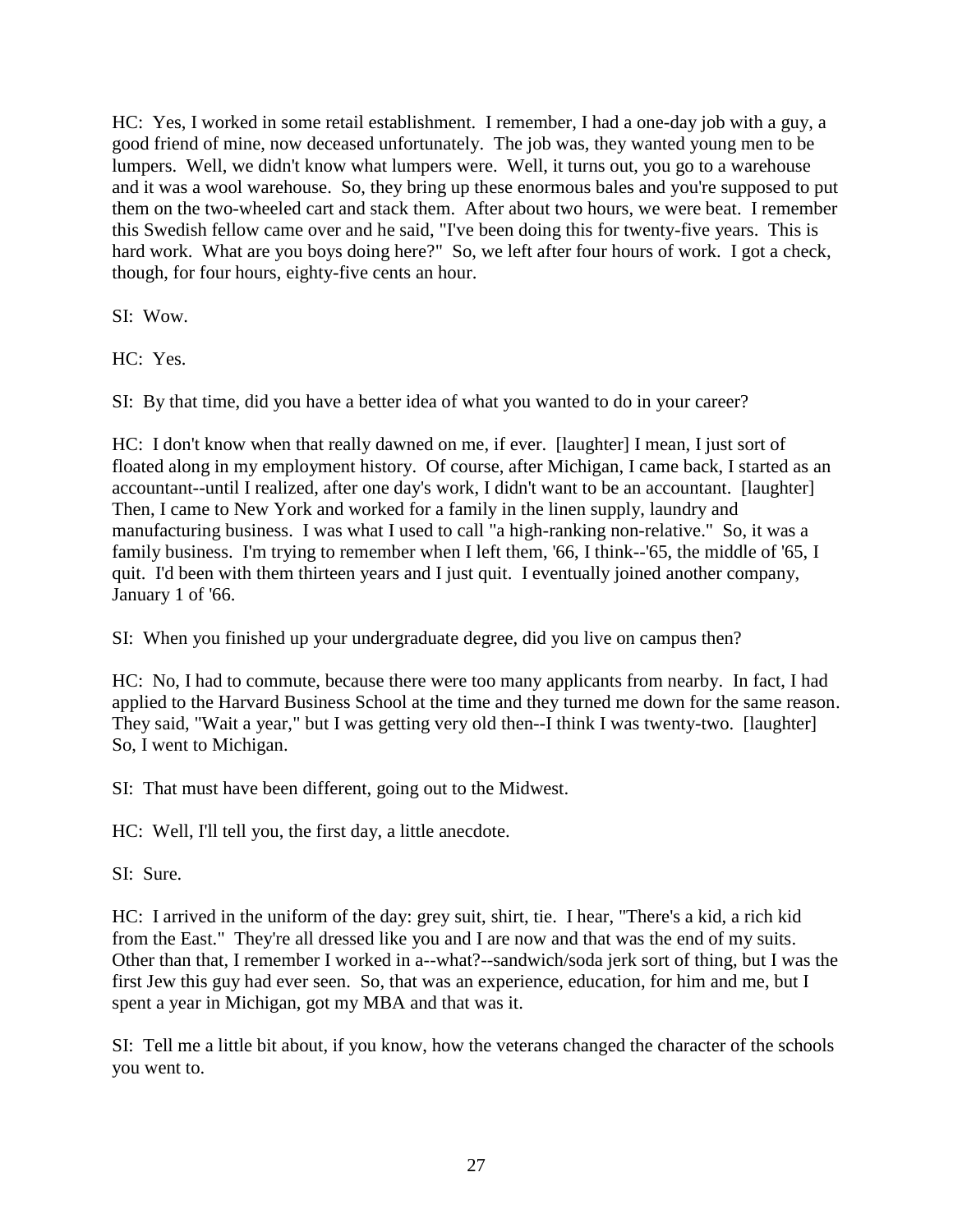HC: That's an interesting question. I'm not sure that they did. Well, maybe they did. I mean, most of my associates were veterans, so, it's hard for me to relate to non-veterans. At Harvard, I mean, we were there. They had these very exclusive clubs. I didn't even know they were clubs until after the fact. So, let's say the civilians led their life, we led our lives. I think it's just some of us were older than some of the then graduates or then students. I wasn't, but most of them were.

RC: See, that's the thing when I was at college. We had the Vietnam/Korean War vets and what the big difference was, we were kids and they were all older, yes.

SI: Yes, five or six years older than you.

RC: Yes, they were in their early to mid-twenties and, when you're seventeen, that seems old. So, they were older, a little more mature, drank a little heavier.

SI: Could you see fellow veterans that had trouble adjusting to civilian life?

HC: No, I wasn't aware of it, because most of my buddies were okay. I mean, I read stories, knew guys who had problems, but not because of the war.

SI: Were there any professors that stood out in your memory?

HC: Professors? No, see, I shouldn't, I always say this, I got "a degree without the education," because it was so quick. They combined all the courses I had previously taken, gave me credit. That's why I was a senior. No, we used to have classes, like, Tuesday, Thursday and Saturday at the discretion of the professor, but, in those days, a lot of the better professors were spending time in Washington. So, a lot of the courses were abbreviated. No, I remember one man, Pitirim Sorokin. He was, I guess, a world-famous sociologist. I remember his course, it was an interesting course. No, I floated around. I didn't have any big impressions.

SI: Were there any groups or clubs you had been involved in?

HC: As I said, I didn't even know they existed.

SI: Yes.

HC: And I was a commuter, so, I was spending very little time there on campus.

SI: After you graduated with your MBA from Michigan, what was your first move in your career?

HC: Well, it started with this, almost started, with [being] an accountant.

SI: Okay.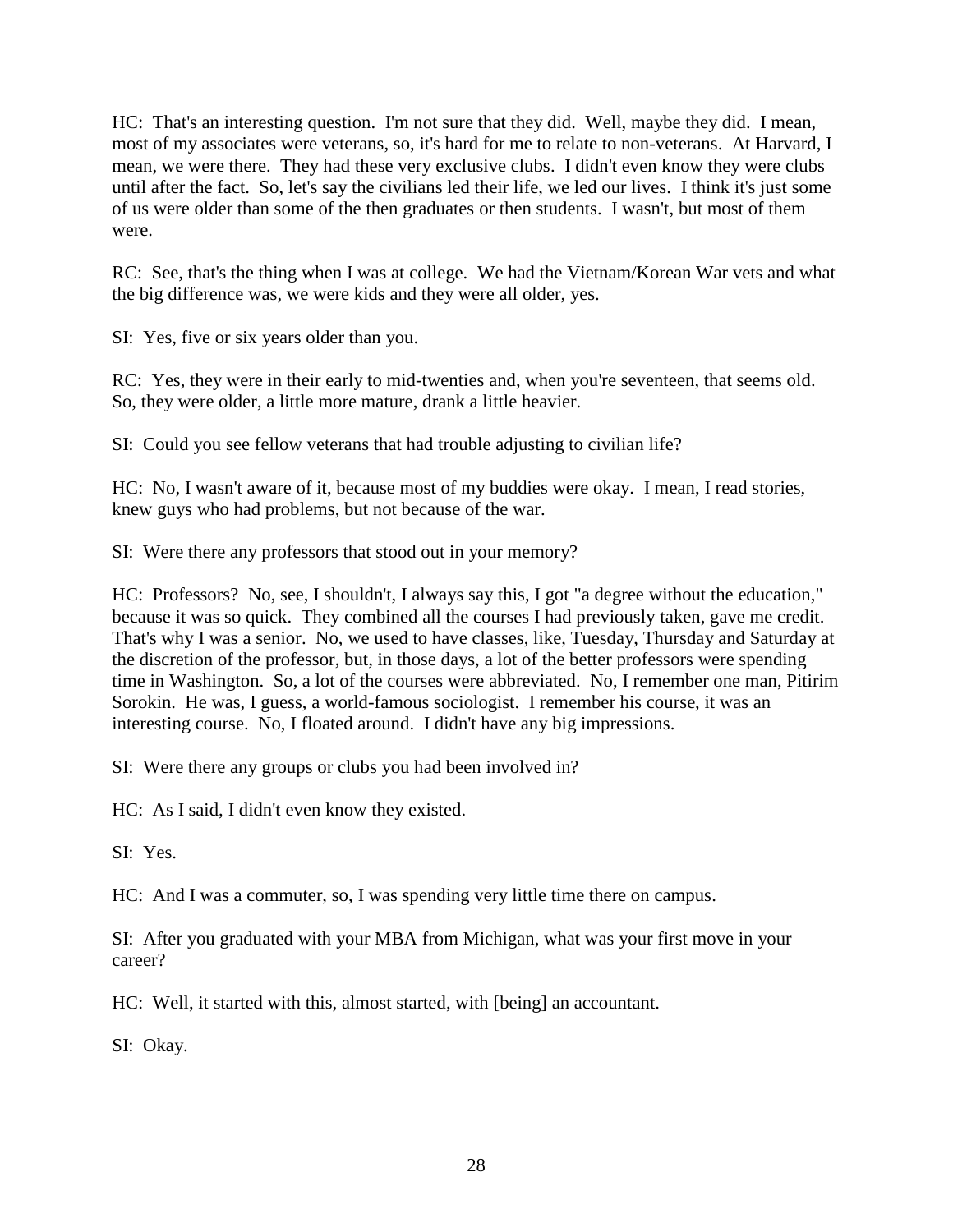HC: Then, I worked for a retailer for a year. Yes, that was--no, this was '49--I'm trying to get my dates. I got out of Michigan in '49. For the next two, three years, I worked with a department store, an assistant to the buyer, so-called.

RC: Then, when did you work with the furrier?

HC: That's the department store. Then, I finally said, "What the hell am I doing here?" A friend knew the family, this family I went to work for, so, I went to New York to be one of the assistants. It was a big family business and I ended up a plant manager for [them]. I worked for him for thirteen years. Then, I really said, "What am I doing here?" and I quit, and then, I got another job with this company called Consultants and Design. I eventually became president of the division. Greyhound bought the company; I became president eventually.

SI: I have interviewed a number of people who worked for family-owned companies, but were not part of the family, and that could really …

HC: It's tough.

SI: Yes.

HC: Yes, in fact, I'll tell you, this is a little vignette. When I wanted to leave that company, at that particular time, *New York Times* was on strike. So, I put a personal ad in *The Wall Street Journal*. I got thirteen answers. Nobody answered my answers. I answered them all. Shortly afterwards, the *Times* settled, I put the same ad in, but I put my name in, got four possibilities. The best one turned out to be a family business, which I turned down, and then, I went to work for this Consultants and Design, but, in-between, there were some interviews. I remember a guy who was with Lever Brothers, said, "If you weren't Jewish, you would have a better chance." So, there was still some of the anti-Semitism, prejudice in the early '60s.

SI: You said Lever Brothers.

HC: Yes.

SI: You went to Consultants and Design Associates. Was that what it was called?

HC: Consultants and Designers.

SI: Consultants and Design. Can you tell me a bit more about how your career developed there?

HC: Well, I was the assistant to the president, probably the only one who told him the truth. He was a tough SOB. There were three divisions. There was an exhibit division, there was a division that had temporary technical people, and then, there was a division that had temporary clerical people, which I inherited. I became manager, then vice president, then president of that division, but I don't think I--did I become president before Greyhound bought it? I don't remember, but it was …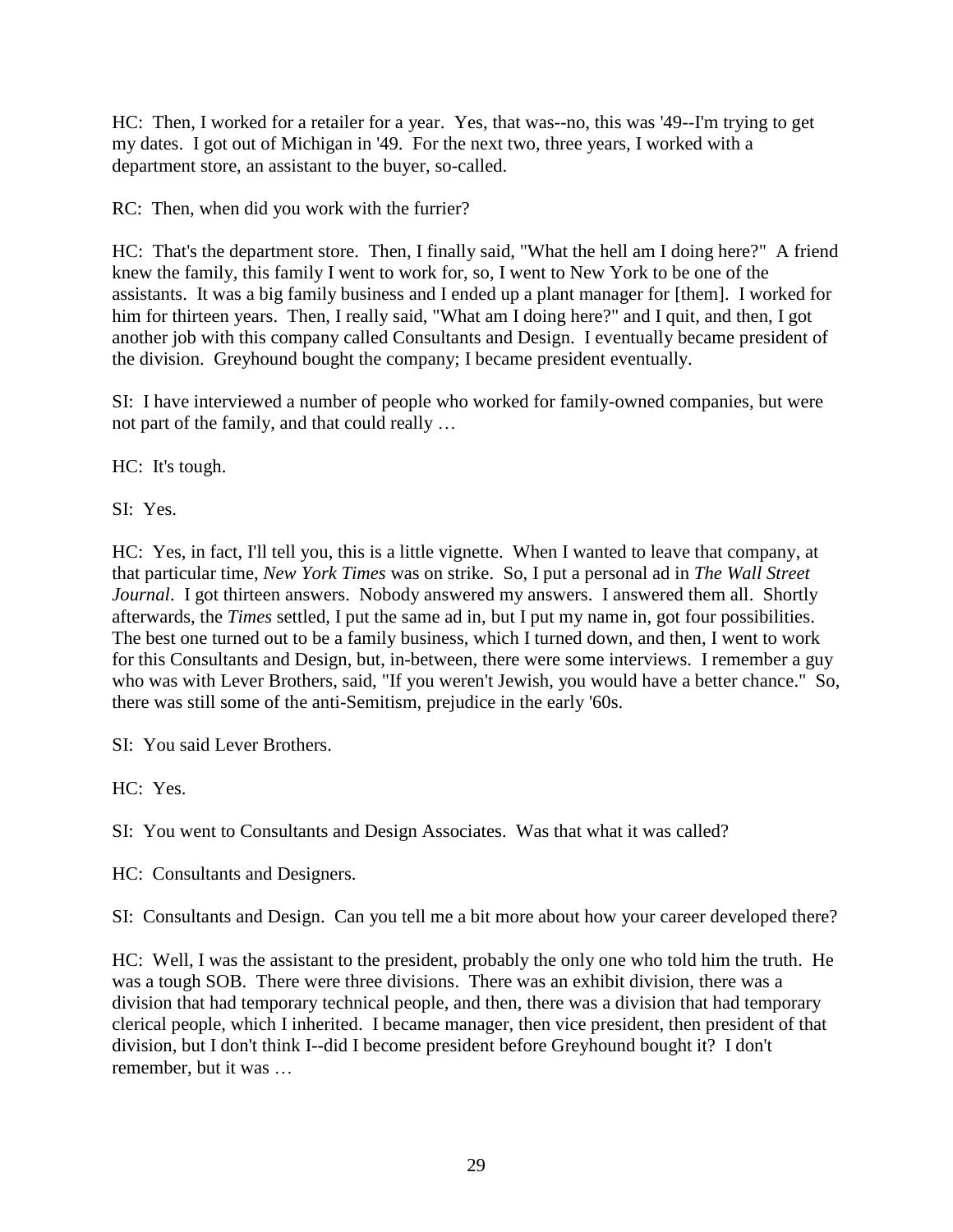RC: Oh, yes, you were president before.

HC: Yes, then, Greyhound bought the company. I was with them a total twenty years, and then, I got a call. We were in Faribault, Minnesota.

RC: My son's graduation.

HC: My son was at Carleton College and we're at his graduation. I get this call from the assistant to the Chairman of Greyhound. I said, "Oh, are we buying or selling?" because there was no other reason to find me, and they had sold the company to H&R Block. I lasted ...

RC: A couple years.

HC: Well, if it wasn't even that. I mean, it got to the point, my headquarters--I had been able to move my office from Lexington Avenue to the Meadowlands, so, it was a nice commute--but I ended up with two people on the staff, my secretary and me, and nothing to do. So, after several months, I said, "This is ridiculous." So, I spoke to the people at H&R and left.

SI: When it was still an independent company, you were in charge of the temporary clerical department. Did it remain the temporary clerical department as it went through these different hands?

HC: Yes. Well, at the time, H&R had a similar company, so, they just integrated the two, as usual, took over ours, got rid of half the people. They eventually blew it anyhow.

SI: What were the biggest changes that you saw in your long career there? Did the industry change?

HC: Yes, the temporary help industry changed rather dramatically, of course, the advent of computers and the ability to get people out faster and assign them. Then, of course, temporary help fluctuates with the business cycle. When it's lousy, they do fairly well, generally, because people won't hire permanently, but, other than that, changes, yes, the people got younger as I got older. [laughter] It's true.

SI: Yes.

HC: Then, subsequent to that, after the sale, I started my own M&A business, merger and acquisition. I did that up until about ten years ago, I guess.

RC: Yes, you did that for about fifteen years.

HC: It was strictly for companies in the industry. I'd put together a buyer and a seller, and so, we managed to get by on that.

SI: You retired about ten years ago.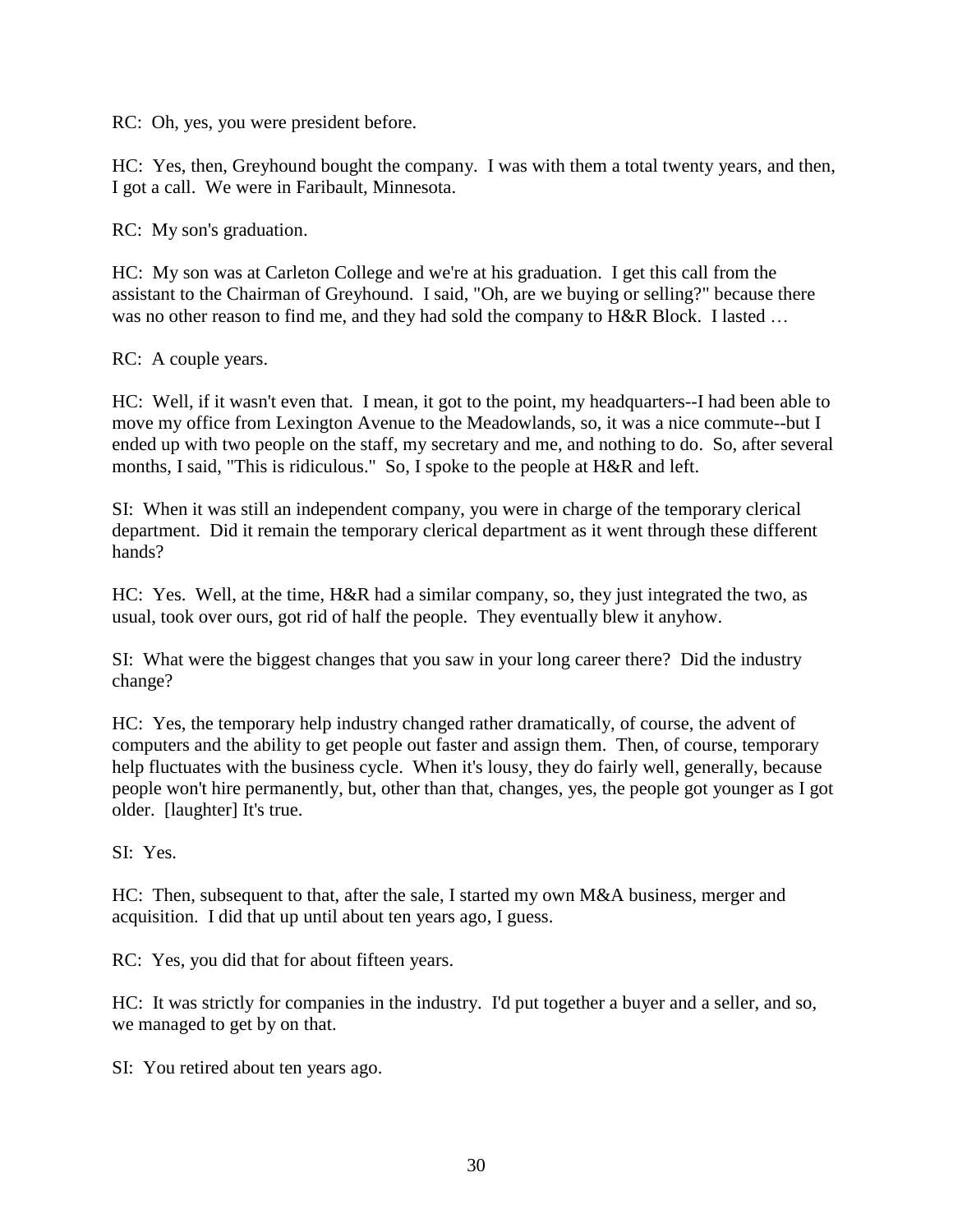HC: Yes, I think I was about eighty, right.

RC: Yes.

HC: Yes. I mean, realistically, I was too damn old for the business.

RC: Also, it'd been about fifteen years since you left the job you had.

HC: I had worked enough years in my life.

RC: The interesting thing is, I always say this, when he was running the business, it was mostly women.

HC: Oh, yes.

RC: He was the first one …

HC: I was the first one in Greyhound. I had four vice presidents, all women, and they got a commendation because of that. This is in the '70s, I guess.

RC: Yes. Of course, women didn't get to that kind of position very easily.

SI: You mentioned you got a commendation, but, before you had promoted these women, was there resistance to moving women up in the company?

HC: Well, in Greyhound, yes, but my business was dealing with mostly women, women temporaries. So, it was logical to me that they should run the company.

SI: What about integrating the work force, such as bringing in more African-Americans and other minority groups?

HC: Well, as a temporary help company, we really didn't discriminate, but some of the clients did. I remember vividly, we used to supply a lot of people to Lord & Taylor for Christmas to handwrite orders. This is when they were still being written by hand. The man--the order, I forget how many people he wanted, forty people or fifty, whatever it was--the woman filled the order and, afterwards, he said, "They did good work, but how come there were so many black people there?" So, the woman, I remember, said, "We ran out of whitewash," but, mostly, I mean, we had offices around the city. At one point, I had eleven offices in New York City, but, then, I began to close them. I remember, I had to close one in Harlem because I was afraid to go there, but these were the bad days, but we would hire just about anybody who could do the work.

SI: How did you two meet?

HC: Well, I was living the good life of a bachelor in New York City and she was living the good life as a bachelorette nearby. My next-door neighbor had gone to school with Renee and she worked with--did you work with Paul?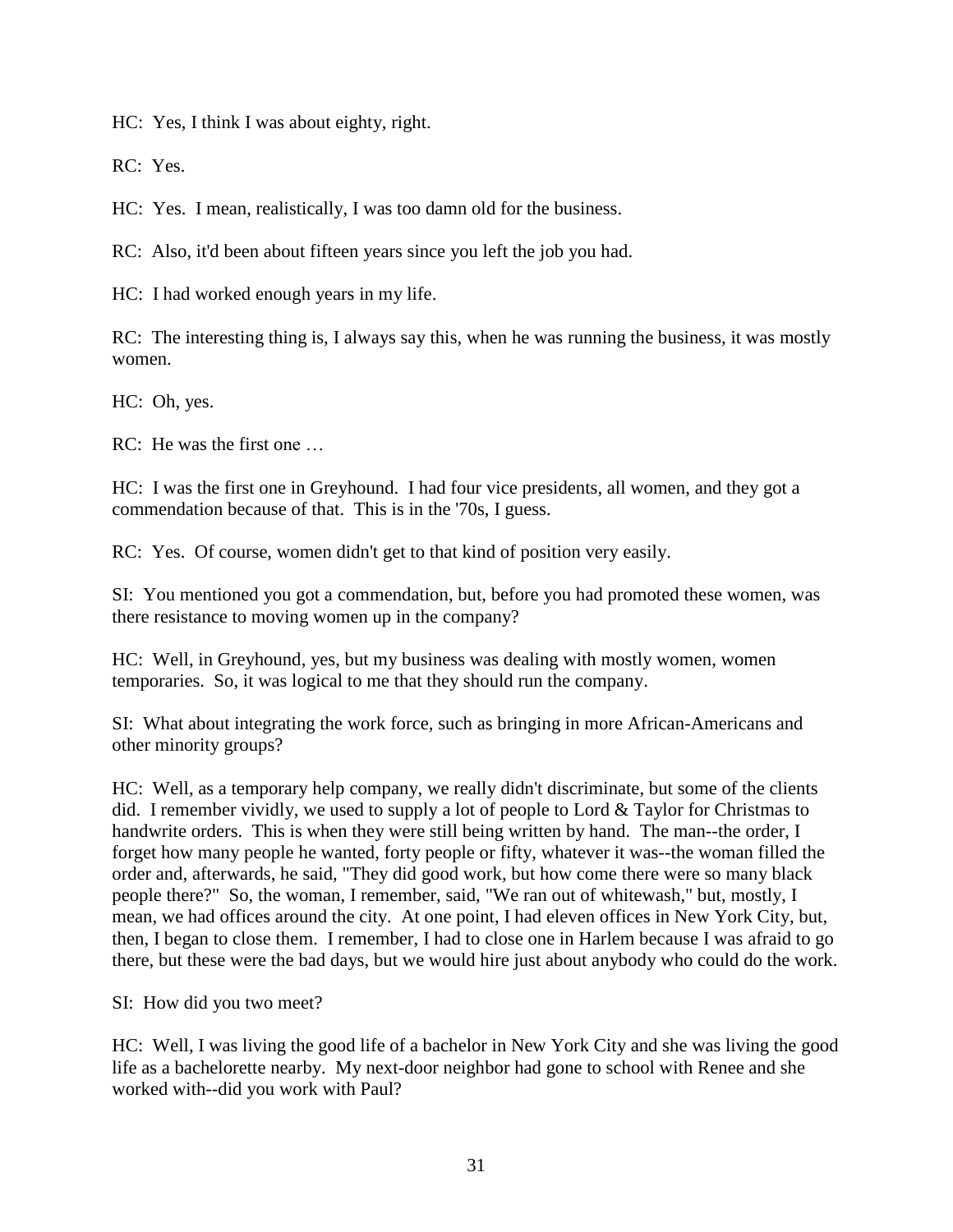RC: Oh, yes, I worked with her, sure, I worked with Paul, and (Marty?) was my little sister.

HC: Yes, Renee is a nurse, or was a nurse, and next door was a fellow nurse and a surgeon and Renee worked with him at Special Surgery. So, that's how we met.

RC: Well, I introduced him to his wife. Marty and I went to Hopkins, both came up to New York to work. I introduced her because I was a year ahead of her and I introduced her to Paul and …

HC: And she got even. [laughter]

RC: Yes, in a way, at that time, you didn't have the nurses and the doctors, the doctors who were married and the single nurses didn't--what do I want to say?

SI: Fraternize?

HC: Socialize?

RC: Socialize.

HC: Yes.

RC: Yes, very much; you did on occasion. So, even though Marty and I were friends, it was not something that we normally did, but they decided to introduce us and it worked out, eventually. He was very slow to come around. [laughter]

SI: When did you move to this area?

HC: Well, we lived in New York City. Let's see, we got married in '61. I had an apartment, she had an apartment. She moved into my apartment. Then, we moved down to 65th Street. We were there four years. So, that was '67, we moved here.

RC: Yes.

HC: To this house.

SI: Okay.

RC: And we've been here ever since.

HC: Yes, and we intend to stay until …

SI: For the record, a very lovely home.

HC: Thank you.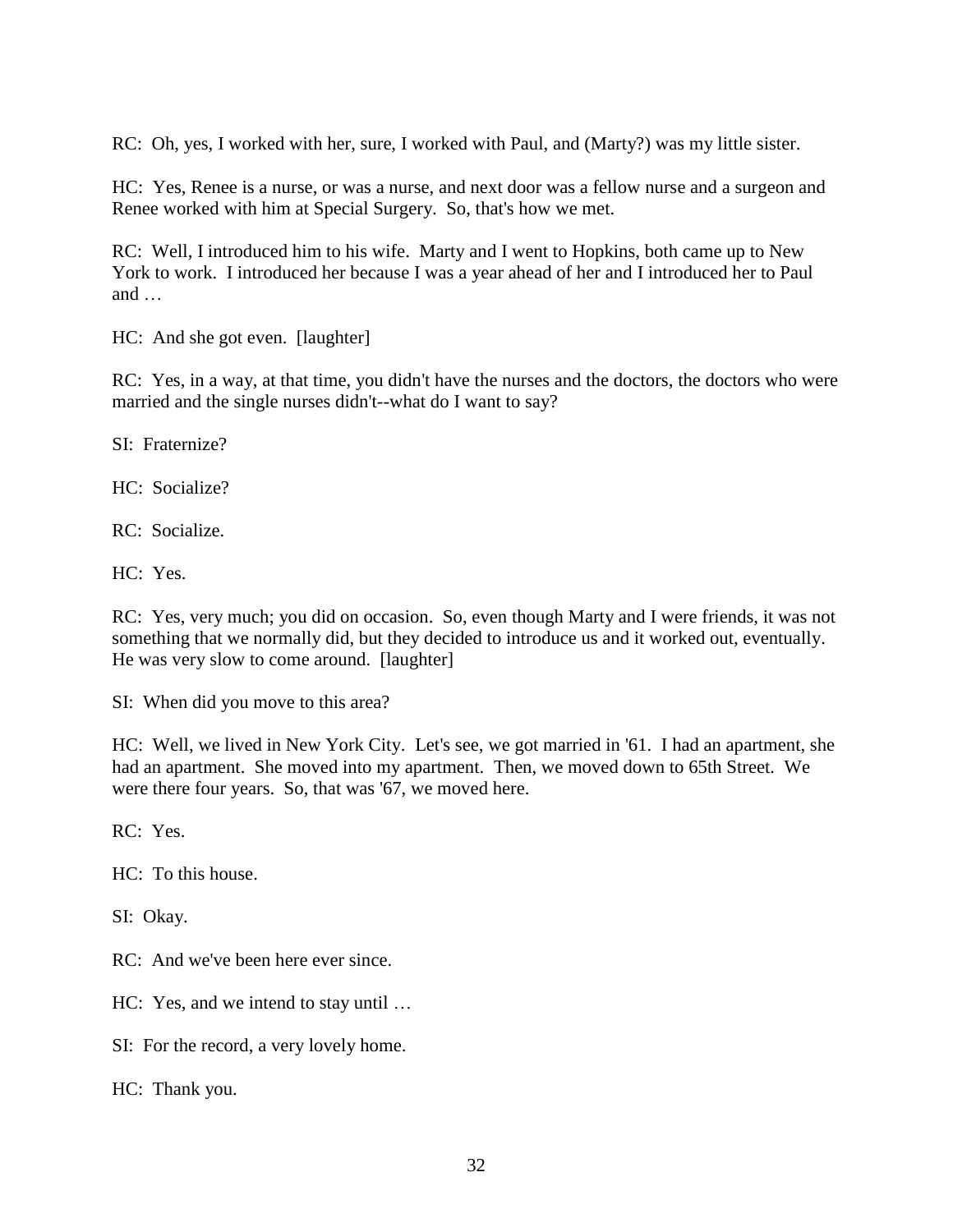SI: Once you settled in this area, you mentioned on your form that you got involved in some non-profit work?

HC: Well, my wife got me involved.

SI: Yes.

HC: She was the professional volunteer, originally, and I was the New York City commuter. Then, one day, I remember, the wife of a friend was sitting in a doctor's office; we're both waiting for an appointment. She said, "How would you like to join such-and-such?" The following week, I was the treasurer and it evolved. As I say, I think I was in nine, ten non-profits around town.

SI: Yes.

RC: He also got involved in politics, local politics.

HC: Yes, I'm still on one board. I got on the Board of Trustees of an elder care facility.

SI: In your involvement in these groups, was there any particular bent to them? Were they healthcare non-profits or senior care centers?

HC: Well, senior care.

SI: Yes.

RC: That was a biggie.

SI: Yes.

HC: That was the biggie. I was very, very involved. It was an adult daycare, non-profit. I mean, all of these are non-profits. I was active. I was very involved building. We built the building, we were in there. Unfortunately, we never could populate it with enough people, so, we sold it, but there was United Way I was on, Red Cross, Mental Health.

RC: Home Corps.

HC: Home Corps, which is trying to provide low-income housing for people.

RC: In Montclair, yes.

HC: Adult school.

RC: And the one that Stefanelli …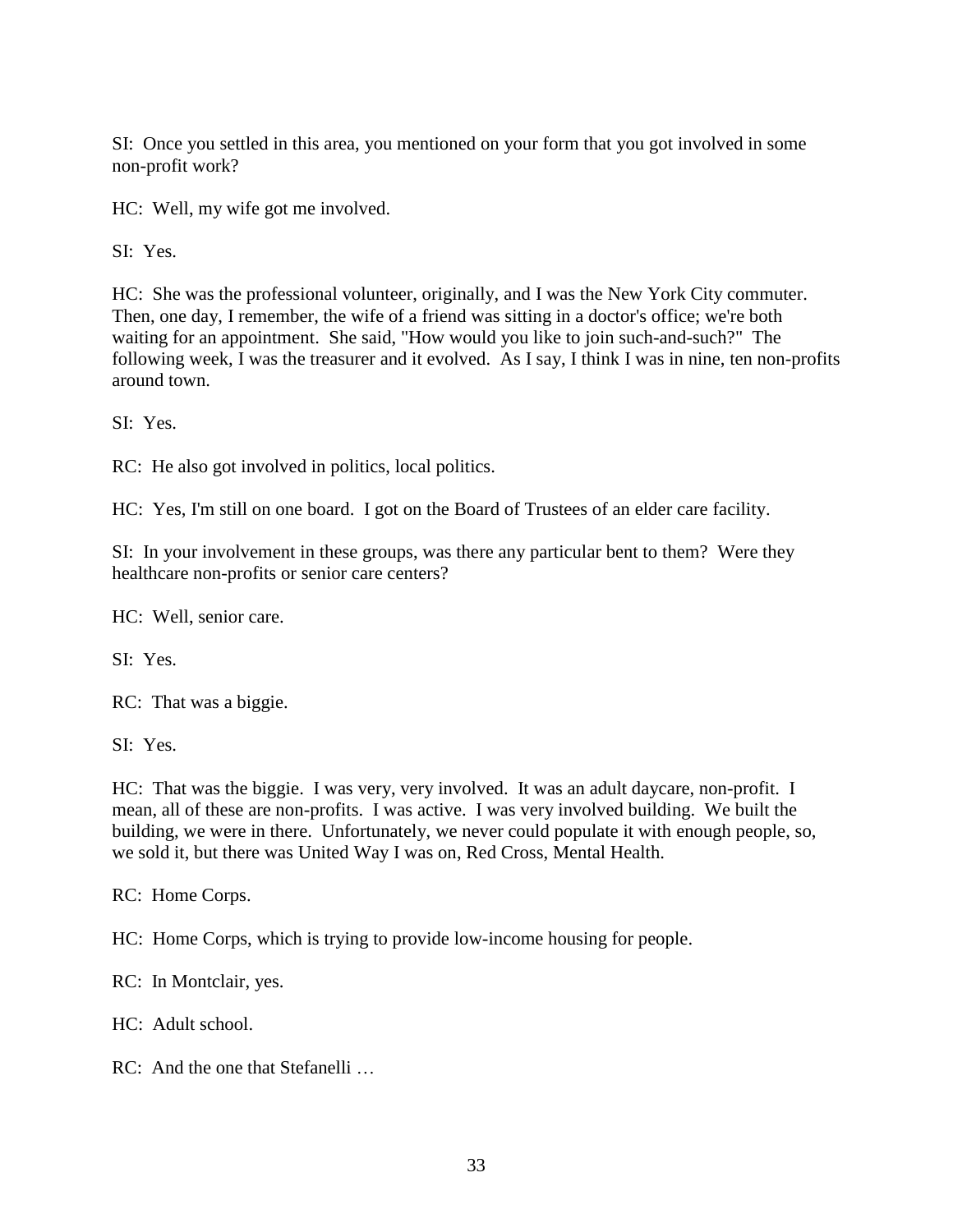HC: Yes, West Essex, which was for people with disabilities.

RC: Mostly mental disabilities.

HC: Yes, Non-Profit Roundtable. It was this sort of an era when I always say, "There was a light outside the house." So, when somebody needed a board member, the light would go on and most of the same people were on board, of a certain generation. Now, of course, it's younger people, but you used to [say], "Oh, get Renee or get Harris or get Jim or get Joe," that sort of thing. So, one guy put me on three boards, I put him on three, that sort of thing, but they're all community, in this community.

RC: Yes.

SI: You moved here in the late 1960s.

HC: Yes.

SI: How did you see the community change over time? [laughter]

RC: Oh.

HC: Well, let me just tell you one remark we heard shortly after we [arrived], "You should've been here when it was nice," which meant …

RC: This was in the neighborhood. They were talking about the people in the neighborhood.

HC: Yes, it was.

RC: We were the first Jews to move into the neighborhood.

HC: Yes, but, eventually, it integrated. Interestingly, there's a half a dozen families within probably my vision who are intermarried, mostly Jewish and non-Jewish, and there are also biracial couples and there's also black couples. So, this neighborhood is very integrated, the whole city.

RC: There's also European and American.

HC: Yes, there are a lot of English people, yes.

SI: Was there any friction, particularly in the late 1960s, early 1970s?

HC: No--well, friction in town, yes.

SI: Yes.

HC: Yes, integration was a big problem. We came here about the point that there was …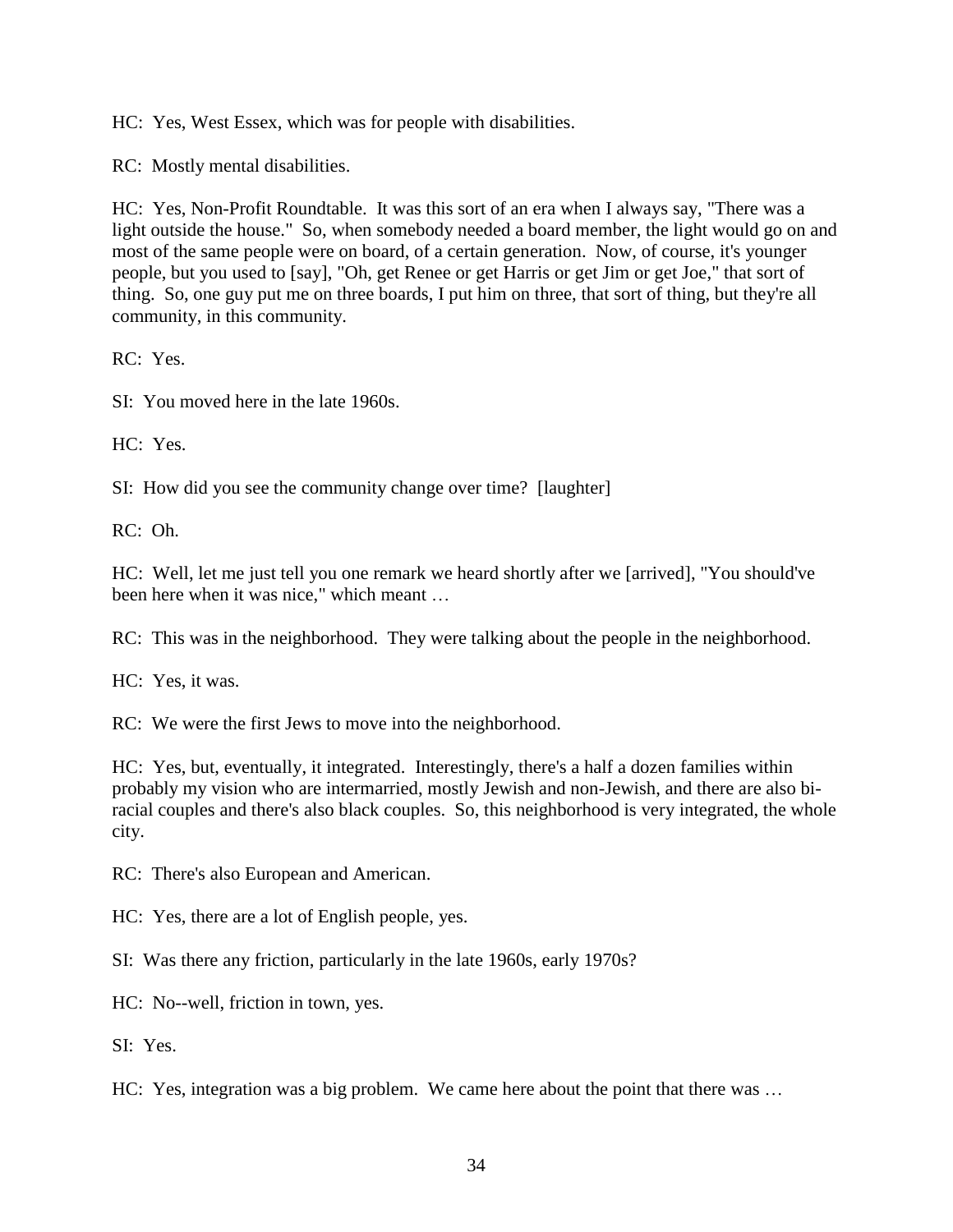RC: Well, it was that year that they were told they had to desegregate the schools. So, at that time, everything was neighborhood schools and that was, like, sacrosanct. You didn't change the neighborhood school. The neighborhood schools were either all-white or all-black. So, you had the courts say we had to integrate, and so, they were trying to come up with plans that would end it, suit people or help them adjust to it. So, when we first moved here, I was still pregnant with my third one, when they had the first of the town meetings.

HC: Yes, and we went to this town meeting. There's a presentation, and then, the audience could stand up and ask questions. So, a guy stands up, "My name is John Jones, I've lived here for thirteen years." Somebody yells out, "Not long enough," to give you an idea of the flavor and the tenor of the time.

RC: If you hadn't been born here, you weren't considered a Montclairite.

HC: Renee was very involved in PTA, school, ambulance, for years and years. So, she had a better finger on the pie of school than I did.

SI: I am vaguely remembering, particularly after the riots in Newark [July of 1967], the African-American population here grew quite a bit.

RC: No.

HC: No.

RC: It was very stable. We always had a certain percentage of black people in town and that didn't change a whole lot. What changed was, a lot of the towns around, Newark and East Orange, were coming to our school system, illegally, but they would say that they were living with an aunt or a grandparent or something like that. Then, some of them just registered their kids here. So, there was quite [an issue], and I think it still goes on today, is that they periodically would try and go through the school population and find out who really lives here and who really doesn't.

HC: Yes, the town has, really, I don't think changed. It's certainly more integrated than it was.

RC: Oh, yes.

HC: Throughout, completely throughout the town, but there's been a section of town which is predominantly African-American. There's still and it's forty percent or forty-five percent against fifty-five percent. It's been a pretty standard, stable …

RC: Yes, that hasn't changed. The school population has changed. The school population has gone from about, when we were first here, about thirty-five percent, thirty-five, forty percent black to, now, it's probably fifty-five percent. That's only because there's a lot of private schools going around. We have a lot more middle--would you call them middle-class rich people? A lot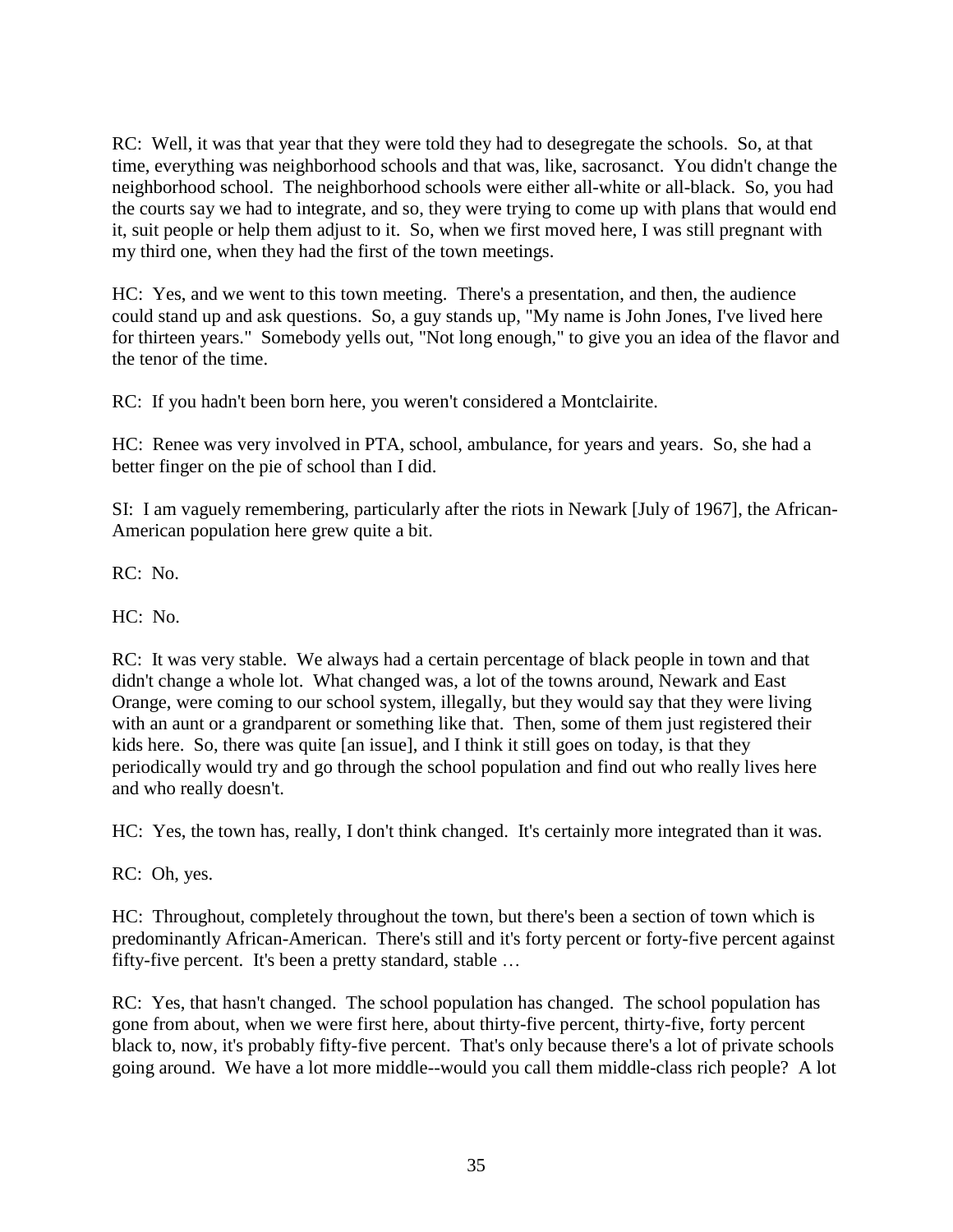of people moved into the city who are making big bucks and can afford to send their kids to private schools, but I wouldn't call them millionaires. I mean, they're not the billionaires.

SI: Yes.

RC: There are people who make damn good money and don't mind and they move into Montclair because, one, it's handy to get into New York. It's also a very nice town. It's got a lot of activities going on, a lot of cultural things that appeal to people who lived in the city who didn't want to necessarily go out to the country.

SI: Sure.

RC: So, this was a good halfway point, but the tone of the town, a town which was really built on volunteerism, that's gone. You can't get volunteers. The volunteers are our age group and they're dying.

HC: Yes, when Renee was on the ambulance, at one point, they had eighty-odd volunteers; now, they've got two. So, that has changed, but, certainly, there's still volunteers for the art museum, the affluent people.

SI: You had the fire department, the ambulance.

RC: Oh, that's paid.

SI: Okay.

HC: Yes.

SI: You mentioned you were also involved, I guess both of you, in political campaigns.

HC: Well, I was secretary, treasurer.

RC: Yes.

HC: For a few of the local [races], town council.

RC: Just local.

HC: Yes.

RC: We never …

HC: Then, we'd go to meetings.

RC: We still go.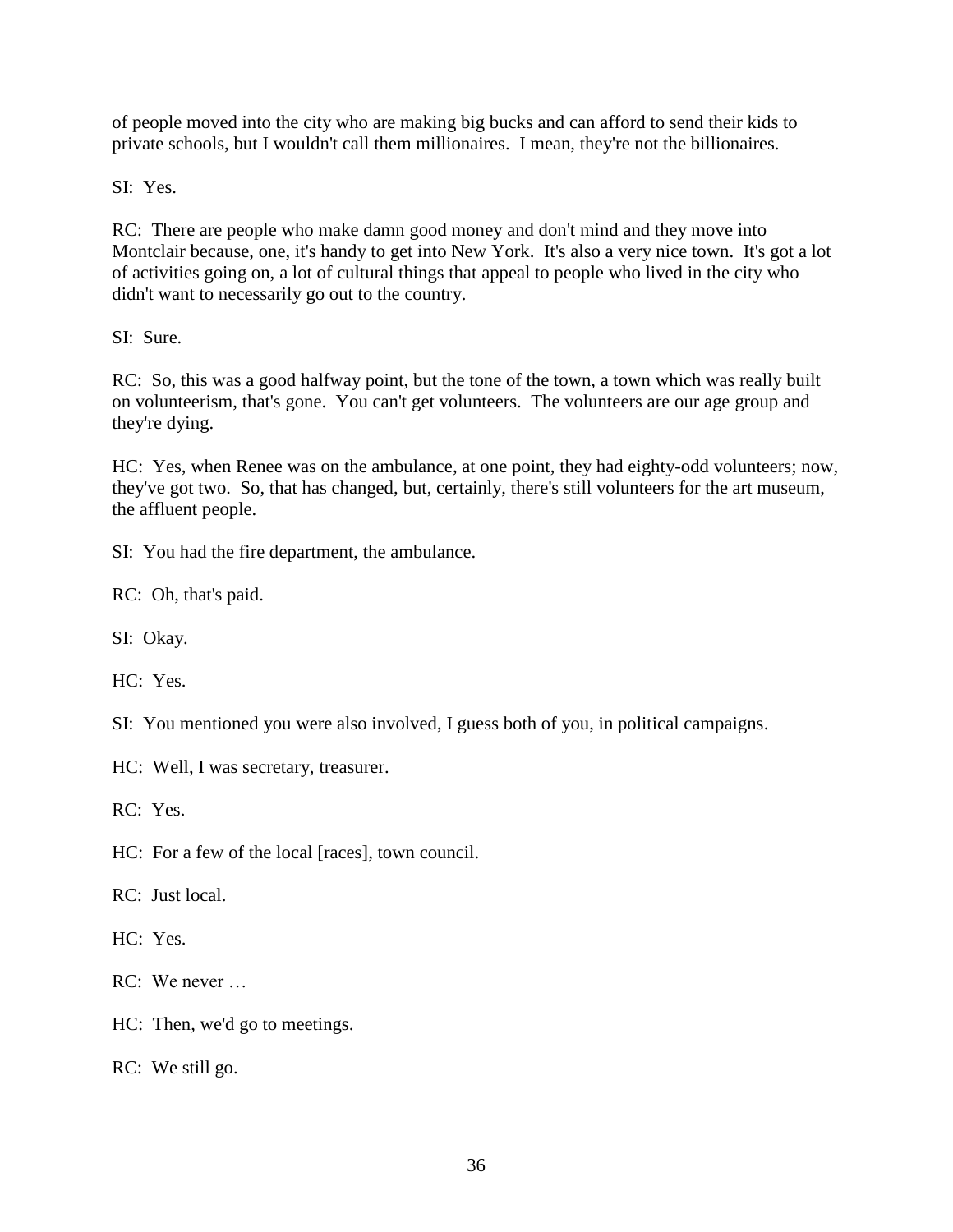HC: We bitch a little bit, like everybody else.

RC: Yes. We were always [involved]. It doesn't make a difference whether you're for Republican or Democrat in the locals. So, you don't get the same kind of …

SI: Partisanship.

HC: Yes. It's an impartial, supposedly, town council.

RC: Yes.

HC: They run as individuals, not as party. So, that part's good and the involvement we had, though, was when friends were running for office.

SI: How do you think your time in the Navy influenced your later life?

HC: Honestly?

SI: Yes.

HC: Not at all.

SI: Okay.

HC: I was fortunate. I was young, nothing happened to me. So, it was a three-year transition. I don't think I'd be …

RC: You should talk to his brother, though.

HC: Okay, well, that was different. I can't really say, other than some good friendships.

SI: Do you keep in touch with anybody from the ship?

HC: Well, none of them are left.

SI: Okay.

HC: I think I'm about the last survivor of our group, yes, or I shouldn't say none of them left- none of them are sane, completely.

SI: Did you get involved in any veterans' groups after the war?

 $HC: No.$ 

SI: Okay.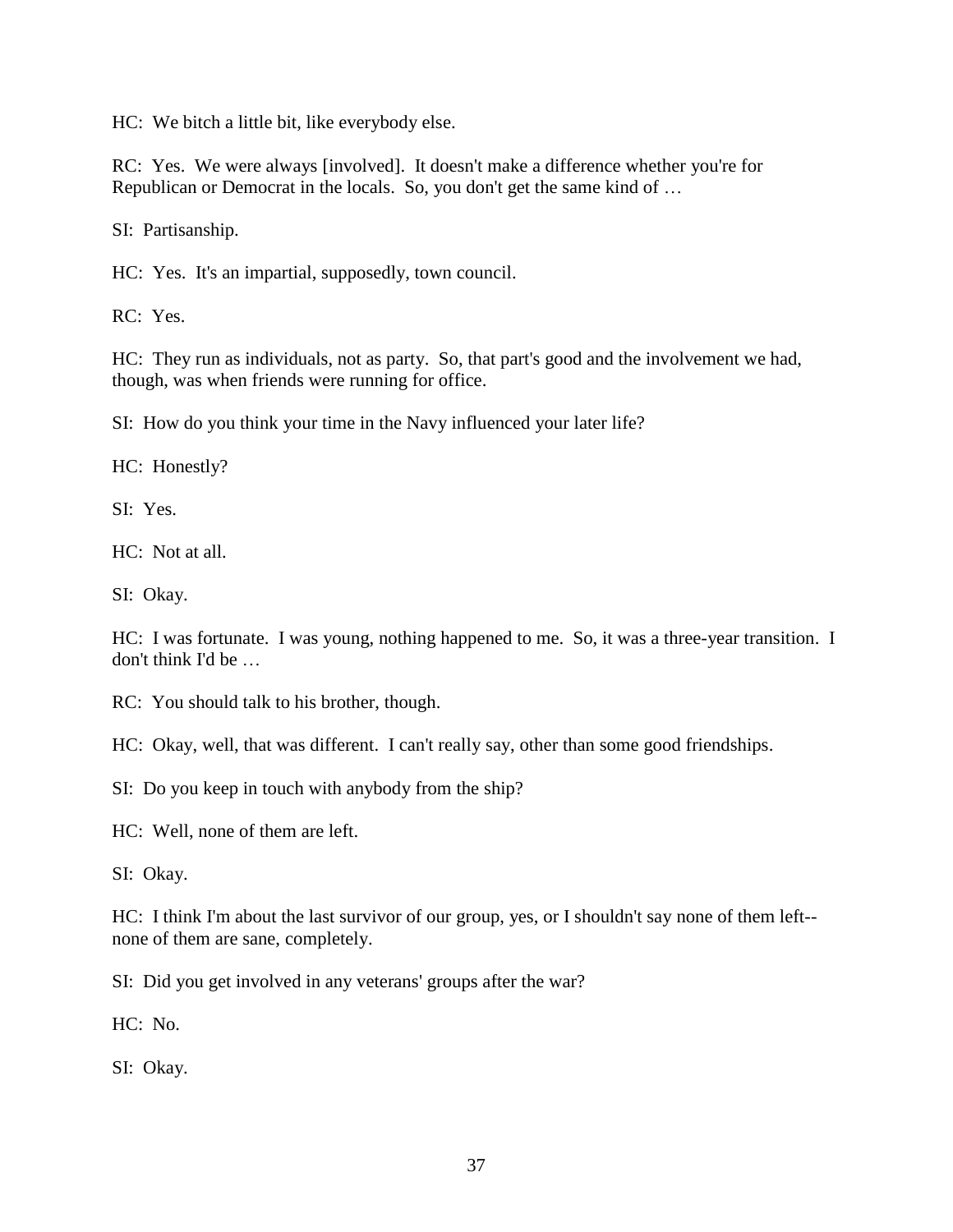HC: I'll tell you why. I don't know if this is important, as long as I have a chance to go through it again. I got a card once from the American Legion and I said, "Well, maybe I'll join." The bottom says, "I believe in God." Well, I don't believe in religion in any activity, so, I never joined anything. Although, a little, again, a vignette, I have a grandson who is now a freshman in college. So, he got out of high school last year and there was a JWV, Jewish War Veteran, scholarship, but he's only half Jewish. So, I had to prove that I was a veteran and show up. So, he, and I keep kidding him …

RC: And that you were Jewish.

HC: Yes, I keep kidding him, "You only got half the scholarship." [laughter] I don't know if that was fact or not.

RC: That was the other thing that changed in this town. When we first moved here, there were very, very few Jews, yes.

HC: Yes.

RC: None of the Jewish holidays were celebrated and, within five years after we moved here, the Jewish population in town increased sufficiently. They had so many Jewish teachers that they had to give them the Jewish holidays, because they didn't have enough substitutes to fill the schools. So, they worked that into their contracts to do it, but, when we first moved here, I can remember my kid, taking her to first grade, and she kept saying, "Why do we have to stay home?" I said, "You know it's New Year's." "But, everybody else gets to go to school and we have to stay home." Now, they're even talking about maybe having two days for Rosh Hashanah. Those are the differences that you see over the long haul.

SI: Sure. I have interviewed some other folks who were among the first Jewish families in their town and, usually, it has to do with their kids, like, the school schedules something on Rosh Hashanah or Yom Kippur and it becomes an issue, and then, either resolves itself or does not.

RC: Right, right.

SI: Usually resolves itself.

RC: Well, now--where did I see [it]?--there's a Muslim holiday in Jersey City or Hoboken that they are now giving, that it's going to be a part of their school year. It's a holiday and it's a Muslim holiday.

SI: Yes, very different.

RC: Yes.

SI: Now, Jersey City, Paterson, all of them have large Muslim communities.

RC: I didn't think it was Paterson.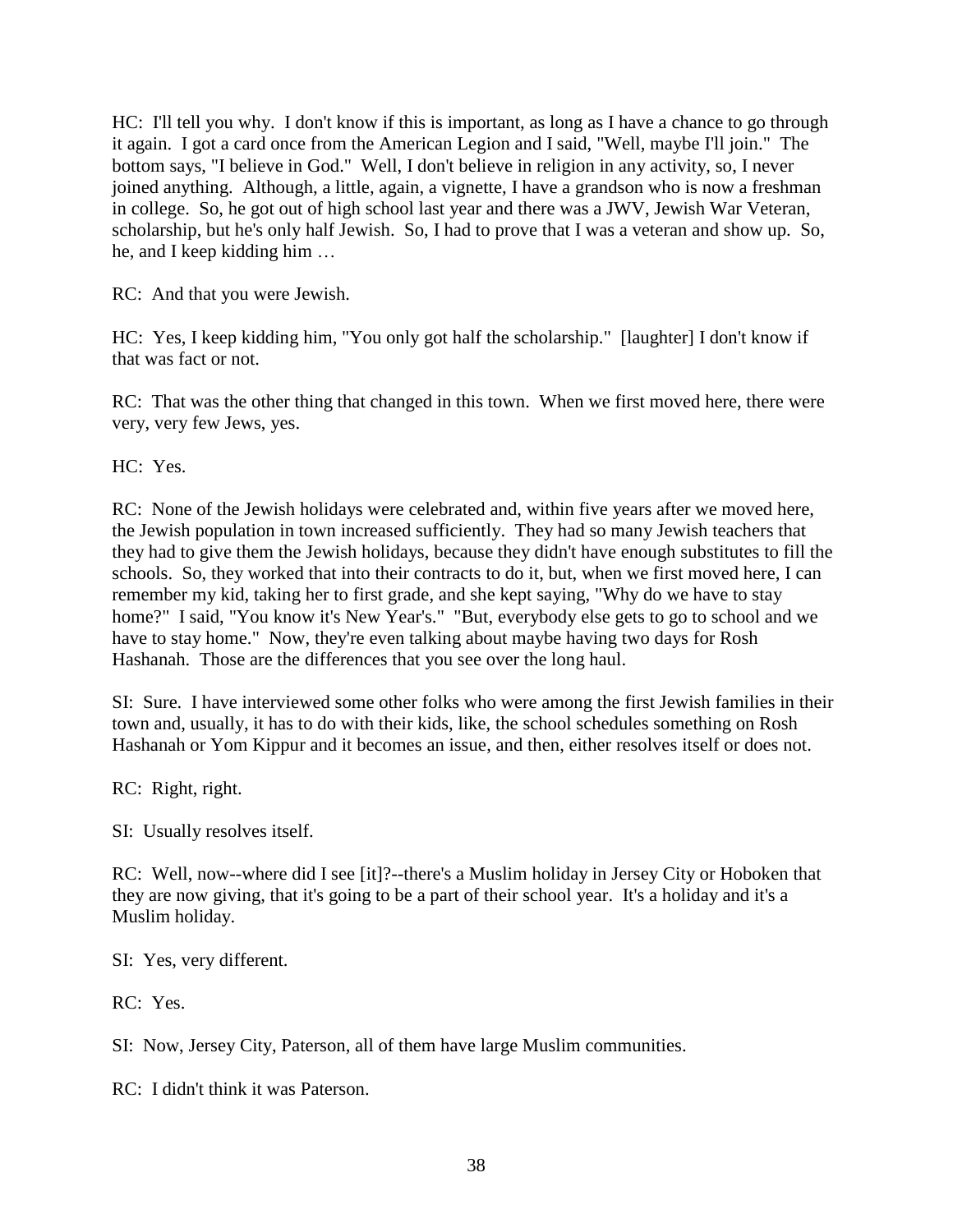SI: Could be Hoboken.

RC: Yes, one of these up-and-coming cities where it's been a big influence.

HC: I'll tell you two incidents, reminded me [when] Renee said this town wasn't very Jewish. When I was in the service, we went to this rest camp. We were on the bus, Red Cross was the sponsor. We were going to go into a shop to get souvenirs and I remember her saying, "Let's go in and Jew them down." Then, postwar, I took a trip with a former shipmate and we went up to Bethlehem, New Hampshire. It's up north, to see the northern [country]. We couldn't get in our hotel. So, it definitely was prevalent then.

SI: Can you tell me a little bit about your family, how many children you have?

HC: Well, I've got three children. We have three children, [laughter] a daughter who is now fifty-three, living in Seattle. She's an interior designer--industrial designer.

RC: Yes.

HC: I'd better not call her the wrong thing. I have a son who is going to be fifty-one next month who is an artist, starving artist, I think, did most of the stuff around here, but he's still a starving artist, and a younger daughter who lives in Glen Ridge, which is five miles away, who is a house mother.

RC: The producer.

HC: Yes, but she has produced three kids, thankfully. Those three, one is a senior at Michigan, one's a freshman at Miami of Ohio and one's a junior in high school.

RC: We love them, good kids.

HC: Yes, of course.

SI: Yes.

RC: But, you could have kids that age, could have problems.

HC: Yes, but you wouldn't admit it. [laughter]

SI: Is there anything I skipped over or anything you want to talk about?

HC: No. I wanted to show you one thing that you might be interested in.

SI: Sure, let me pause.

-------------------------------------------END OF INTERVIEW---------------------------------------------